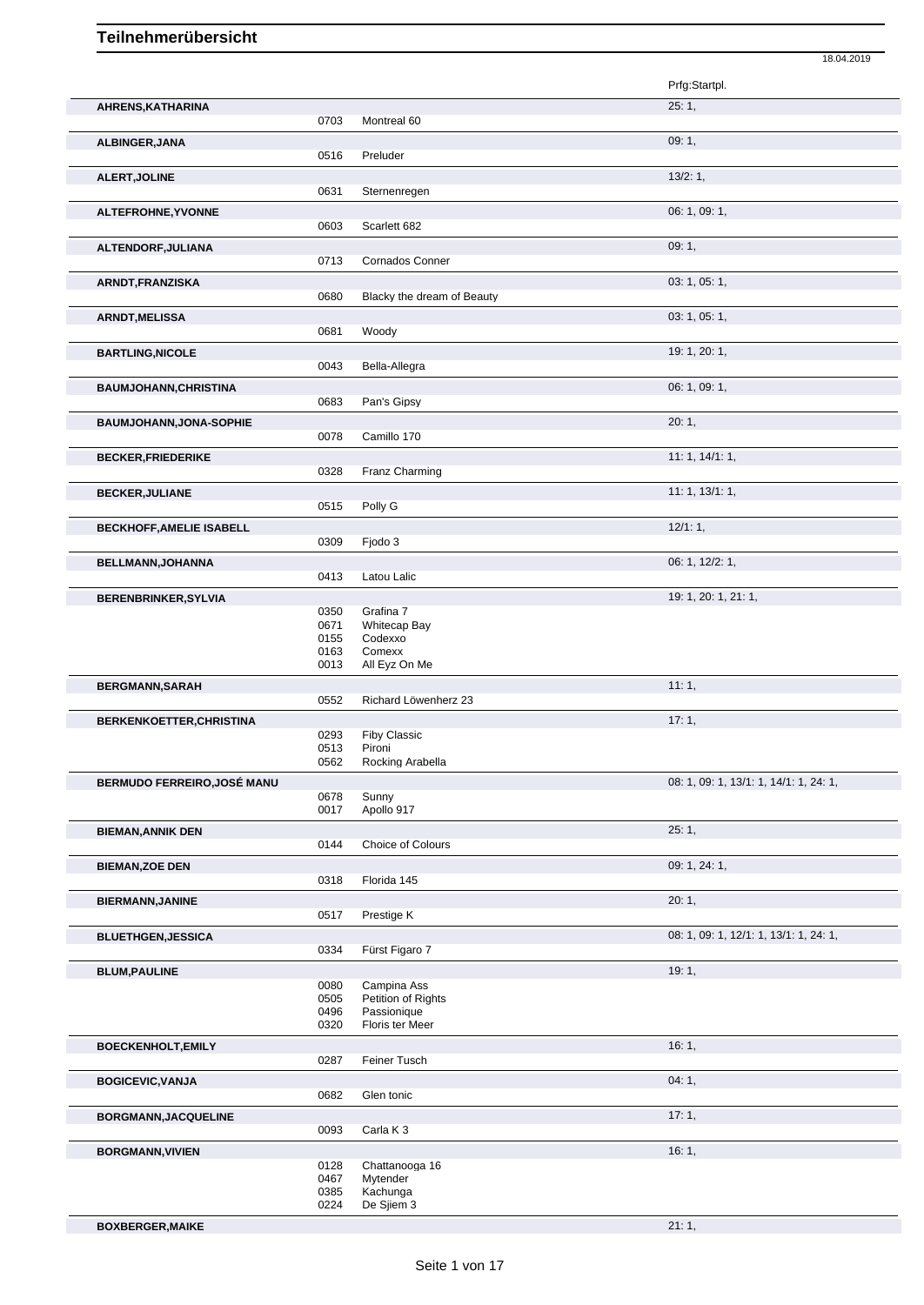|                                    |              |                                           | 18.04.2019                  |
|------------------------------------|--------------|-------------------------------------------|-----------------------------|
|                                    |              |                                           | Prfg:Startpl.               |
|                                    | 0141         | Chocolate 90                              |                             |
| <b>BRAK, EMILIA</b>                | 0690         | Ronja                                     | 04:1,                       |
| <b>BRAMEYER, SARAH</b>             |              |                                           | 11:1,                       |
|                                    | 0275         | Escobar 32                                |                             |
| <b>BRAND, ANNIKA</b>               | 0528         | Quinta Grossa                             | 15:1,                       |
| <b>BRAND, BARBARA</b>              |              |                                           | 13/2: 1, 15: 1, 16: 1,      |
|                                    | 0037         | Before Sunrise 2                          |                             |
| <b>BREUER, SAMANTHA</b>            |              |                                           | 05:1,                       |
|                                    | 0547         | Reitland's Die oder Keine                 |                             |
| <b>BRINKMANN, JOERG</b>            | 0179         | Cora Florina B                            | 17:2,                       |
|                                    | 0112         | Caylab B                                  |                             |
|                                    | 0380         | Jonte van de Veen                         |                             |
|                                    | 0394<br>0102 | Kwin B<br>Caspar JB                       |                             |
| <b>BRINKSCHROEDER, HANNA FRANZ</b> |              |                                           | 04:1,                       |
|                                    | 0714         | Saloniki 38                               |                             |
| <b>BROEKELMANN, CAROLIN</b>        |              |                                           | 14/1:1,                     |
|                                    | 0575         | Royal Charmant                            | 06: 1, 09: 1, 24: 1,        |
| <b>BROEKER, WIEBKE</b>             | 0589         | Samson 482                                |                             |
| <b>BRUEGGEMANN, MARTINA</b>        |              |                                           | 13/2: 1, 16: 1, 19: 1,      |
|                                    | 0308         | First Lady Fatheema                       |                             |
| <b>BRUESER, CHIARA</b>             | 0610         | Shana 29                                  | 05: 1, 24: 1,               |
|                                    |              |                                           | 21:1,                       |
| <b>BRUETTING, BARBARA</b>          | 0417         | Legolas 195                               |                             |
|                                    | 0314         | Fleur de la Noblesse                      |                             |
|                                    | 0059         | Britannia 5                               |                             |
|                                    | 0154<br>0179 | Coco de Rocha<br>Cora Florina B           |                             |
|                                    | 0102         | Caspar JB                                 |                             |
| <b>BRUNS, CELINE</b>               |              |                                           | 15: 1, 20: 1,               |
|                                    | 0191<br>0420 | Crocodile Dundee 16<br>Let's talk about 7 |                             |
| <b>BUENTE, KATHRIN</b>             |              |                                           | 12/2: 1, 13/2: 1,           |
|                                    | 0372         | Hiro 3                                    |                             |
| <b>BUERMANN, FABIENNE TABEA</b>    | 0243         | Django Unchained                          | 11:1,                       |
| <b>BUEST, MELINA</b>               |              |                                           | 19:1,                       |
|                                    | 0361         | Helios 180                                |                             |
| <b>BULTMANN, ANNA</b>              |              |                                           | 02: 1, 03: 1, 07: 1, 24: 1, |
|                                    | 0510         | Piet 44                                   |                             |
| <b>BULTMANN,EVA</b>                | 0172         | Cool Girl 6                               | 02: 1, 03: 1, 07: 1, 24: 1, |
| <b>BYCZEK,FENJA</b>                |              |                                           | 09: 1, 19: 1, 23: 1, 24: 1, |
|                                    | 0589         | Samson 482                                |                             |
|                                    | 0099         | Casimir 110                               |                             |
|                                    | 0504<br>0159 | Peter Pan 73<br>Cold Play                 |                             |
| <b>CAPPENBERG, ANIKA</b>           |              |                                           | 16:1,                       |
|                                    | 0590         | San Lui                                   |                             |
| CAPPENBERG, LUISA                  |              |                                           | 15:1,                       |
|                                    | 0563         | Rocko Goldstar                            |                             |
| <b>CARTLEDGE, NICOL</b>            | 0473         | Nenée                                     | 12/2: 1, 13/2: 1, 14/1: 1,  |
| <b>CORDES, CAROLIN</b>             |              |                                           | 15:1,                       |
|                                    | 0700         | Lakoste                                   |                             |
| <b>CORNELIUS, NADJA</b>            |              |                                           | 21:1,                       |
|                                    | 0124<br>0663 | Charlotta 37<br>Vaviva                    |                             |
| <b>CZARNOTTA, JENNIFER</b>         |              |                                           | 12/2:1,                     |
|                                    | 0281         | Fantomas 25                               |                             |
|                                    | 0584         | Sam the Man J                             |                             |
| <b>CZARNOTTA, JULIANE</b>          | 0300         | Fine-Diamond                              | 12/1:1,                     |
|                                    |              |                                           |                             |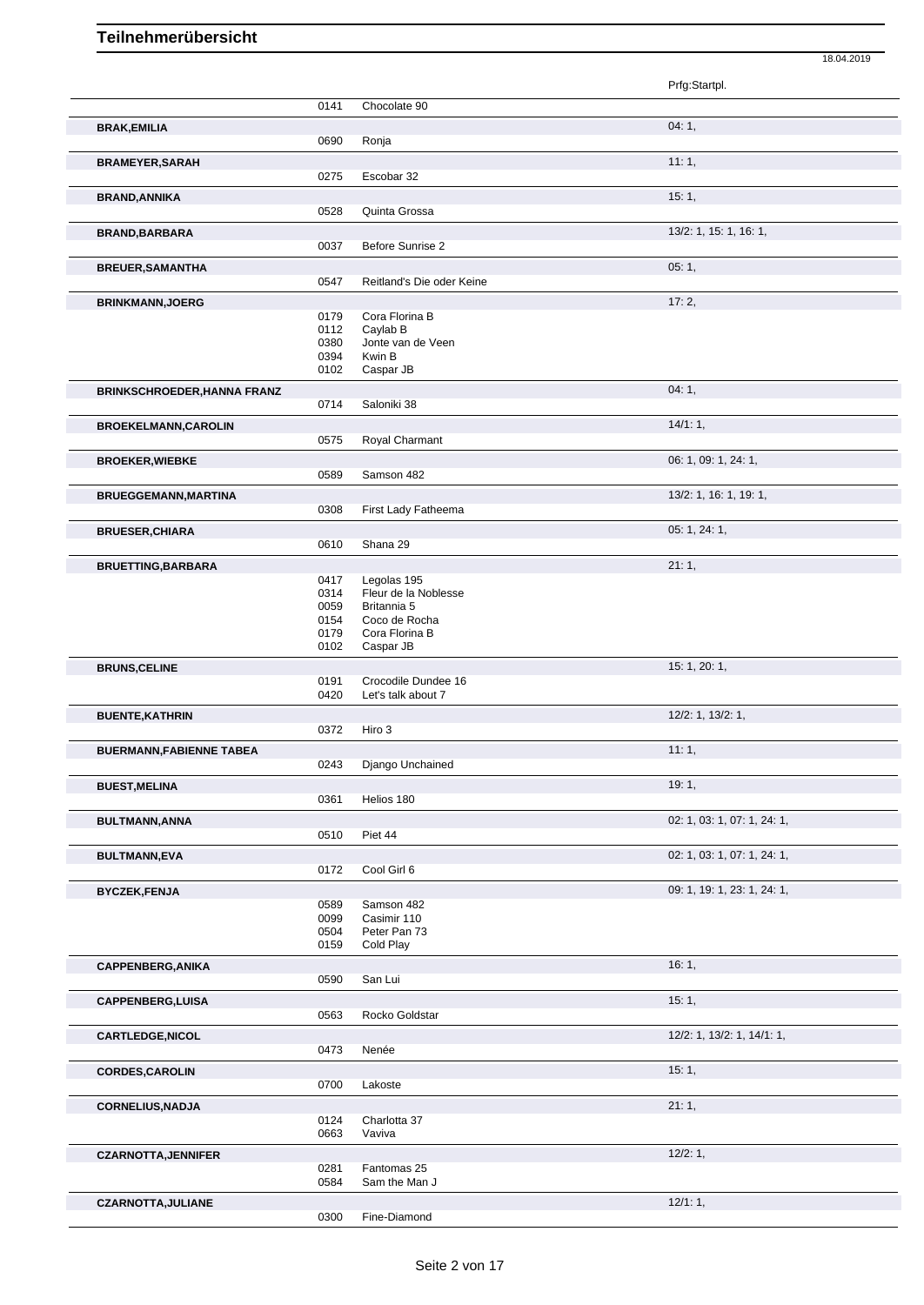|                             |              |                                   | Prfg:Startpl.                      |
|-----------------------------|--------------|-----------------------------------|------------------------------------|
| <b>CZERWONKA, ZOE MARIA</b> |              |                                   | 03: 1, 05: 1, 07: 1,               |
|                             | 0485         | Oaklands Don't Forget             |                                    |
| DAUBACH, ANDREA             |              |                                   | 13/1:1,                            |
|                             | 0008         | Accario                           |                                    |
|                             | 0699         | Namico                            |                                    |
| DAVIDHAIMANN, ISABELLE      |              |                                   | 19:1,                              |
|                             | 0131         | Chelsea MB                        |                                    |
|                             |              |                                   | 02: 1, 03: 1, 05: 1, 06: 1, 25: 1, |
| <b>DAVIER, MARIE VON</b>    | 0639         | Tasja 10                          |                                    |
|                             |              |                                   |                                    |
| <b>DEGRYSE, MALIN</b>       |              |                                   | 13/2: 1, 14/1: 1,                  |
|                             | 0712         | Figaro Furioso                    |                                    |
| DENY, CHARLINA              |              |                                   | 06: 1, 07: 1,                      |
|                             | 0658         | Valentino 383                     |                                    |
| DEPPE, ANJA                 |              |                                   | 16:1,                              |
|                             | 0298         | Fina Royal G                      |                                    |
| <b>DIEHM,LENI LUISA</b>     |              |                                   | 08: 1, 09: 1, 19: 1, 23: 1,        |
|                             | 0506         | Petty Fleur 8                     |                                    |
|                             | 0003         | A la Bonheure 2                   |                                    |
|                             | 0027         | Bahia D'Amour                     |                                    |
| <b>DIEHM, LIL MARIE</b>     |              |                                   | 19: 1, 23: 1,                      |
|                             | 0148         | Clemens K                         |                                    |
| DIEHM, MILA                 |              |                                   | 07:1,                              |
|                             | 0506         | Petty Fleur 8                     |                                    |
|                             | 0446         | Lucky 866                         |                                    |
|                             |              |                                   |                                    |
| DIEKMANN, KEVIN             | 0554         | <b>Rih 86</b>                     | 19: 1, 20: 1,                      |
|                             |              |                                   |                                    |
| <b>DISTLER, LILLI</b>       |              |                                   | 07:1,08:1,                         |
|                             | 0450         | Magic 254                         |                                    |
| DOPHEIDE, THERESA           |              |                                   | 05:1,                              |
|                             | 0343         | Gladys 91                         |                                    |
| DREIER, PAUL                |              |                                   | 20:1,                              |
|                             | 0535         | Quito 32                          |                                    |
| DZIUBALLE,LISA              |              |                                   | 17: 1, 18: 1,                      |
|                             | 0190         | Crazy Peachy                      |                                    |
|                             | 0081         | Campino RS                        |                                    |
|                             | 0069         | Calina Grey                       |                                    |
| <b>EBBESKOTTE, HENDRIK</b>  |              |                                   | 17: 2, 18: 1, 19: 1, 21: 2, 22: 1, |
|                             | 0116         | Cenny Mc Cormick                  |                                    |
|                             | 0129         | <b>Cheapers Creeper</b>           |                                    |
|                             | 0110         | Catchi                            |                                    |
|                             | 0193         | Crysou                            |                                    |
|                             | 0115         | Celly Mc Cormick                  |                                    |
|                             | 0073<br>0150 | Call me Spooty<br>Cnoppas         |                                    |
|                             | 0083         | Canik                             |                                    |
|                             | 0524         | Quick Silber 2                    |                                    |
|                             | 0537         | Quosinus                          |                                    |
|                             | 0175         | Coppa del Rey                     |                                    |
|                             | 0522         | Quasi Bo                          |                                    |
| <b>EINHAUS, CARLA</b>       |              |                                   | 03: 1, 05: 1,                      |
|                             | 0457         | MBF Gala Luna                     |                                    |
|                             | 0573         | Roxane 89                         |                                    |
| <b>EINHAUS, GRETA</b>       |              |                                   | 03: 1, 05: 1,                      |
|                             | 0457         | MBF Gala Luna                     |                                    |
|                             | 0573         | Roxane 89                         |                                    |
| EL KHAOULA, SEMJA           |              |                                   | 17:1, 18:1,                        |
|                             | 0520         | Quanta Costa 18                   |                                    |
|                             | 0116         | Cenny Mc Cormick                  |                                    |
|                             | 0129<br>0110 | <b>Cheapers Creeper</b><br>Catchi |                                    |
|                             | 0193         | Crysou                            |                                    |
|                             | 0115         | Celly Mc Cormick                  |                                    |
|                             | 0073         | Call me Spooty                    |                                    |
|                             | 0150         | Cnoppas                           |                                    |
|                             | 0083         | Canik                             |                                    |
|                             | 0524         | Quick Silber 2                    |                                    |
|                             | 0537<br>0175 | Quosinus<br>Coppa del Rey         |                                    |
|                             | 0522         | Quasi Bo                          |                                    |
|                             |              |                                   |                                    |
| ELLEBRACHT, ANNA            |              |                                   | 04:1,                              |
|                             | 0645         | <b>Titus Boy</b>                  |                                    |
| ELLEBRACHT, LOREEN          |              |                                   | 03: 1, 05: 1, 07: 1,               |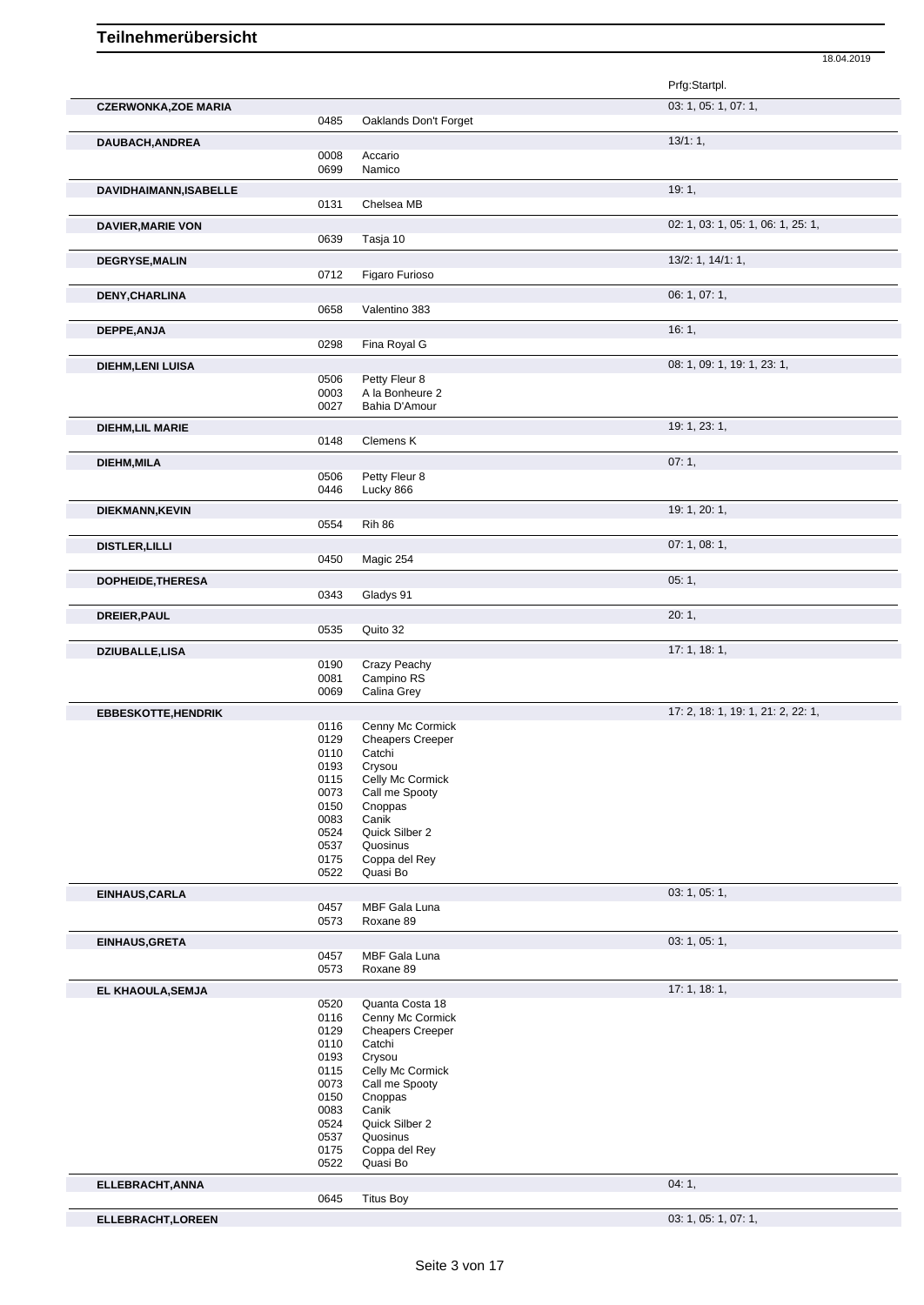|                              |       |                        | 18.04.2019                           |
|------------------------------|-------|------------------------|--------------------------------------|
|                              |       |                        | Prfg:Startpl.                        |
|                              | 0645  | <b>Titus Boy</b>       |                                      |
| <b>ELLERMANN, NOREEN</b>     |       |                        | 06:1,                                |
|                              | 0707  | Wencetto               |                                      |
| <b>ELSNER, LENA</b>          |       |                        | 20: 1, 21: 1,                        |
|                              | 0169  | Confusion 5            |                                      |
| ELSNER, LOTTA                |       |                        | 21: 1, 22: 1,                        |
|                              | 0438  | Loki's Star            |                                      |
| <b>ERBEN, KIMBERLY</b>       |       |                        | 13/2: 1, 14/1: 1,                    |
|                              | 0442  | Lotusblume 8           |                                      |
|                              | 0408  | Lana del Rey 5         |                                      |
| <b>ERDMANN, HENRIKE</b>      |       |                        | 12/1:1,                              |
|                              | 0105  | Castanjella            |                                      |
|                              | 0406  | Lady Moonlight 5       |                                      |
| <b>EWERS, JOHANNA</b>        |       |                        | 12/2: 1, 14/2: 1,                    |
|                              | 0220  | Darlino d'oro          |                                      |
| <b>EWERS, LORRAINE</b>       |       |                        | 08: 1, 09: 1,                        |
|                              | 0173  | Coolman B              |                                      |
|                              |       |                        |                                      |
| <b>FINNEMEIER, LISA</b>      | 0206  | Daddy Cool's Dayna     | 17: 1, 22: 2,                        |
|                              | 0134  | Chica la Lou           |                                      |
|                              | 0113  | Celebration 60         |                                      |
| <b>FISTLER, PAMELA</b>       |       |                        | 21: 1, 22: 1,                        |
|                              | 0435  | Living la vida locca P |                                      |
|                              |       |                        |                                      |
| <b>FITZEN, MELINA</b>        | 0280  | Faible Fleur 2         | 15:1,                                |
|                              |       |                        |                                      |
| <b>FLINZER, FELIX</b>        |       |                        | 17: 1, 18: 1,                        |
|                              | 0142  | Chocolate 99           |                                      |
| <b>FLUERENBROCK, SARAH</b>   |       |                        | 15:1,                                |
|                              | 0022  | Art 4                  |                                      |
| FLUETTER, SOPHIE             |       |                        | 05:1,                                |
|                              | 0688  | Vladimir               |                                      |
| FORTKORD, LAURA              |       |                        | 02: 1, 03: 1, 05: 1, 07: 1,          |
|                              | 0550  | <b>Rhine Mist</b>      |                                      |
|                              |       |                        | 05: 1, 07: 1, 08: 1,                 |
| <b>FRANKE, CAROLIN MARIE</b> | 0402  | Lady Anne 11           |                                      |
|                              | 0267  | Earl in Black          |                                      |
|                              | 0286  | Feiner Fritz 16        |                                      |
| <b>FRENSE, SIMONE</b>        |       |                        | 18:1,                                |
|                              | 0511  | Pippa 26               |                                      |
| FRITZ, SABRINA               |       |                        | 09: 1, 12/1: 1, 19: 1, 23: 1, 24: 1, |
|                              | 0310  | Flame of Magic 2       |                                      |
|                              |       |                        | 04:1,                                |
| <b>FUEST, LINA CARLOTTA</b>  | 0715  | Scampino               |                                      |
|                              |       |                        |                                      |
| <b>FUHRKEN, SVEA</b>         |       |                        | : 0,                                 |
|                              |       |                        |                                      |
| <b>FUNKAT, AYLEEN</b>        |       |                        | 13/2: 1, 14/2: 1, 15: 1,             |
|                              | 0259  | Dujardin 38            |                                      |
| <b>GAEHER, CHRISTINA</b>     |       |                        | 16:1,                                |
|                              | 0055  | Bolero KH              |                                      |
| <b>GAEHER, STEFANIE</b>      |       |                        | 14/1:1,                              |
|                              | 0619  | Sir Helmut R           |                                      |
| <b>GAUSEMEIER, KRISTIN</b>   |       |                        | 05: 1, 07: 1, 08: 1,                 |
|                              | 0490  | Orlando 286            |                                      |
|                              |       |                        |                                      |
| <b>GEBAUER, MARLEEN</b>      | 0321  | Flying Angel 15        | 09: 1, 12/2: 1,                      |
|                              |       |                        |                                      |
| <b>GEBAUER, VALERIA</b>      | 0.012 | Choum                  | 12/1: 1, 14/1: 1,                    |
|                              |       |                        |                                      |

0612 Showny **GEDIGK,THOMAS** 17: 1, 22: 1, 0196 Curd Felix 0418 Lennox Peak **GERDEMANN, MARCUS** 20: 1, 21: 1, 22: 1, 22: 1, 20: 1, 21: 1, 22: 1, 20: 1, 21: 1, 22: 1, Sam 1033 GERNHOLT,GUDRUN 10: 1,<br>
10: 1,<br>
10: 1,<br>
0659 Valido's Grey Star G 0204 D-Design G 0659 Valido's Grey Star G 0205 Da Silva AT

0345 Global Game AT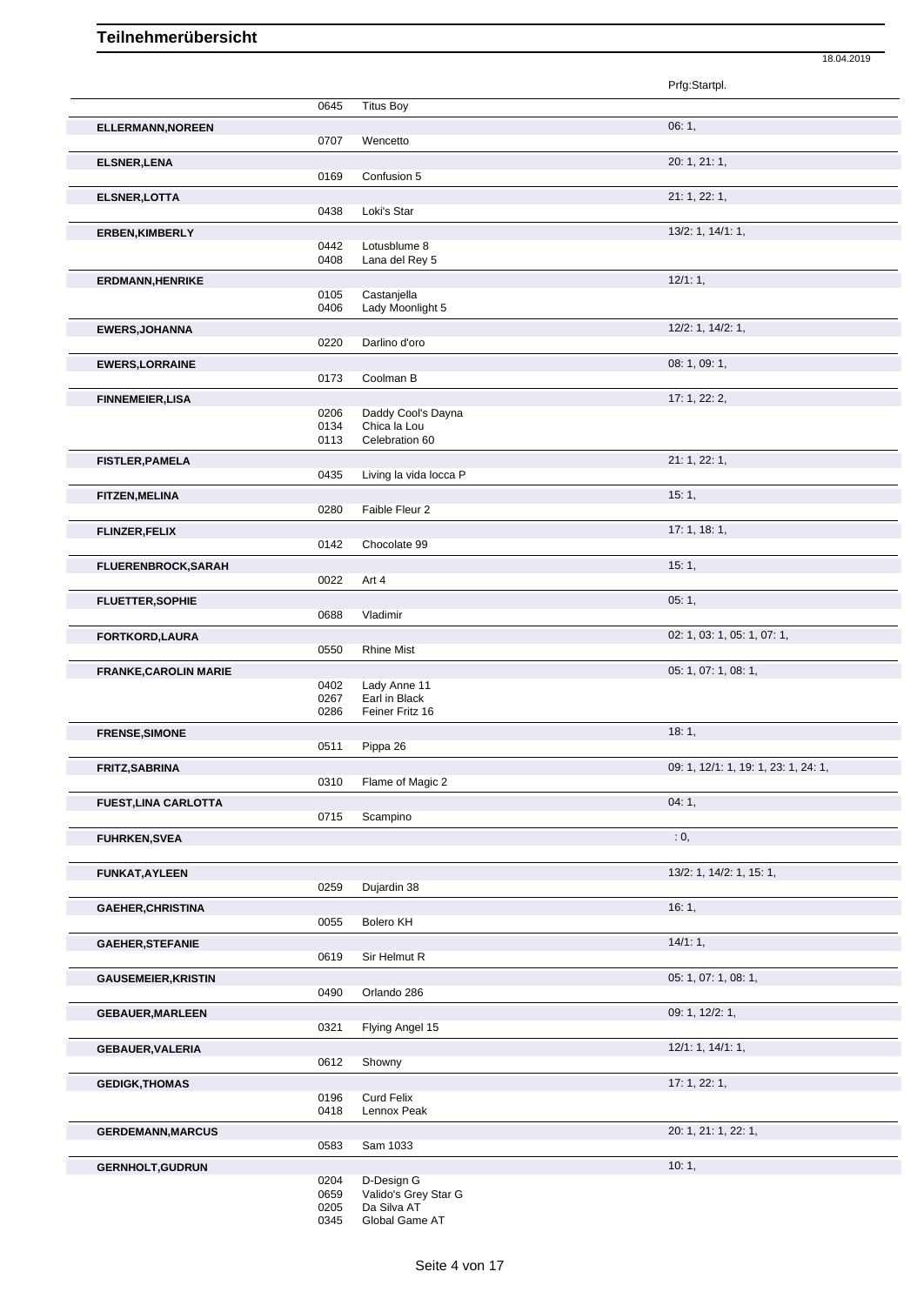|                                     |              |                                        | Prfg:Startpl.                      |
|-------------------------------------|--------------|----------------------------------------|------------------------------------|
|                                     | 0252         | Doublemaker G                          |                                    |
| <b>GODBERSEN, SOLVEIG</b>           |              |                                        | 12/1: 1, 13/1: 1,                  |
|                                     | 0579         | Rush Hour 15                           |                                    |
| <b>GOEKE,LISA-MARIE</b>             | 0289         | Felina E                               | 05:1,                              |
| <b>GOESSLING, ANNETTE</b>           |              |                                        | 13/2: 1, 14/2: 1,                  |
|                                     | 0297         | Fina Farina                            |                                    |
| <b>GOEWERT, MELINA</b>              |              |                                        | 12/2: 1, 14/2: 1, 15: 1, 24: 1,    |
|                                     | 0125<br>0616 | Charming Surprise G.<br>Silent Night 3 |                                    |
| <b>GOEWERT, SANDRA</b>              |              |                                        | 13/1:1,                            |
|                                     | 0125         | Charming Surprise G.                   |                                    |
|                                     | 0616         | Silent Night 3                         |                                    |
| <b>GOLDFUSS, JENS</b>               |              |                                        | 17:1,                              |
|                                     | 0353         | Great Star 4                           |                                    |
| GOTTWALD, THERESA                   | 0008         | Accario                                | 06: 1, 12/1: 1,                    |
| <b>GRABOW,LINA</b>                  |              |                                        | 12/2: 1, 13/1: 1, 19: 1, 20: 1,    |
|                                     | 0401         | Lady 2279                              |                                    |
|                                     | 0070         | Calispo                                |                                    |
| <b>GREUNE, JANA</b>                 |              |                                        | 10:2,                              |
|                                     | 0204<br>0205 | D-Design G<br>Da Silva AT              |                                    |
|                                     | 0345         | Global Game AT                         |                                    |
| <b>GRIESE, OLIVIA</b>               |              |                                        | 05: 1, 07: 1,                      |
|                                     | 0487         | Oldham 2                               |                                    |
| <b>GROSSE HARTLAGE, MIA KATHARI</b> | 0248         |                                        | 13/2: 1, 15: 1,                    |
|                                     |              | Don Levisto                            |                                    |
| <b>GROSSE KETTLER, TIM</b>          | 0306         | Firestorm 3                            | 17: 1, 18: 1, 21: 1, 22: 1,        |
|                                     | 0519         | Qnudsen                                |                                    |
|                                     | 0355         | Guschtel                               |                                    |
| <b>GROSSE SIESTRUP, CARLA</b>       | 0428         | Lisanne 16                             | 13/2: 1, 15: 1,                    |
|                                     | 0201         | Cyrill 29                              |                                    |
| <b>GROSSE SIESTRUP, RIEKA</b>       |              |                                        | 08: 1, 19: 1,                      |
|                                     | 0491         | Otello 38                              |                                    |
| <b>GROSSEKATHOEFER, JAN</b>         |              |                                        | 18: 1, 19: 1,                      |
|                                     | 0091         | Captain Scotch                         |                                    |
| <b>GRUENKEMEIER, CHRISTINE</b>      | 0669         | Wenke 180                              | 10: 1, 13/1: 1, 14/1: 1, 16: 1,    |
|                                     | 0595         | Santana 988                            |                                    |
|                                     | 0369         | Hesselteichs Don't forget me           |                                    |
| <b>GUERLICH, NAOMI</b>              |              |                                        | 18: 1, 19: 1, 21: 1, 22: 1,        |
|                                     | 0072         | Call me Ossi                           |                                    |
| <b>GUSDAY, MARTINA</b>              | 0270         | Eminencia 2                            | 13/2: 1, 16: 1,                    |
| <b>GUTJAHR, TINA</b>                |              |                                        | 16:1,                              |
|                                     | 0265         | Dutch Design 5                         |                                    |
| <b>HABLICK, KATJA JANINE</b>        |              |                                        | 06: 1, 12/2: 1,                    |
|                                     | 0489         | Orlanda 35                             |                                    |
| <b>HAGEDORN,LUNA</b>                |              |                                        | 05: 1, 06: 1, 07: 1, 08: 1, 09: 1, |
|                                     | 0706         | I Follow You 2                         |                                    |
| <b>HAGEDORN, STELLA</b>             | 0705         | <b>Blue Donna</b>                      | 05: 1, 06: 1, 07: 1, 08: 1, 09: 1, |
| <b>HALTER, JULIUS FELIX</b>         |              |                                        | 07:1,                              |
|                                     | 0493         | Pamina 457                             |                                    |
|                                     | 0677         | Zonneweide's Monty                     |                                    |
| <b>HALTER, YVONNE</b>               |              |                                        | 08:1,                              |
|                                     | 0493<br>0677 | Pamina 457<br>Zonneweide's Monty       |                                    |
| <b>HAMMWOEHNER, MELISSA</b>         |              |                                        | 05: 1, 06: 1, 08: 1, 09: 1, 24: 1, |
|                                     | 0360         | Heli 9                                 |                                    |
|                                     | 0549<br>0708 | Renaissance 72<br>Casino Deluxe G      |                                    |
|                                     | 0405         | Lady Lavinja L                         |                                    |
|                                     | 0492         | Paganita                               |                                    |
|                                     | 0018         | Aragon 507                             |                                    |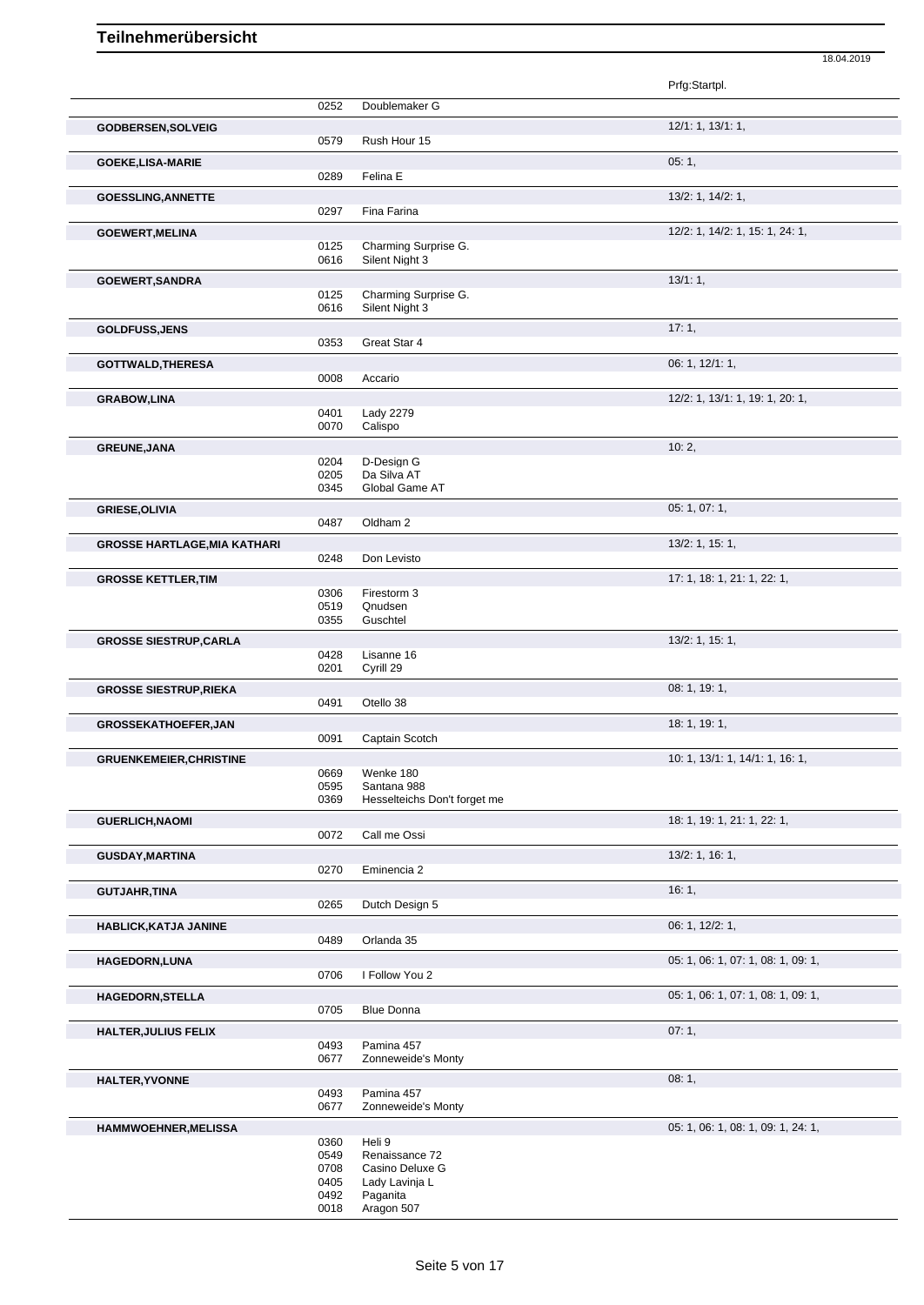|                                |              |                                  | 18.04.2019                  |
|--------------------------------|--------------|----------------------------------|-----------------------------|
|                                |              |                                  | Prfg:Startpl.               |
| HANKE, FRANZISKA               |              |                                  | 17:1, 19:1,                 |
|                                | 0174         | Coopernicus                      |                             |
| HARDIECK-SCHEBAUM, SANDRA      |              |                                  | 12/1: 1, 13/1: 1,           |
|                                | 0646         | <b>Top Novelino</b>              |                             |
| HARTMANN, LENA                 |              |                                  | 09: 1, 19: 1,               |
|                                | 0094         | Carla-Livanta                    |                             |
| HASSENEWERT, LEANDER           |              |                                  | 21:1,                       |
|                                | 0544         | Red Fox 24                       |                             |
| <b>HEITMANN, ANTONIA MARIA</b> |              |                                  | 05: 1, 07: 1,               |
|                                | 0296         | Filou H                          |                             |
| HEITMEYER, ANNA-MARIE          |              |                                  | 20:2,                       |
|                                | 0197         | Curly-Su                         |                             |
|                                | 0629         | Stardust 34                      |                             |
|                                | 0303         | Finesse H 2                      |                             |
|                                | 0614         | Silas 236                        |                             |
| <b>HEITMEYER, LEA</b>          |              |                                  | 21:1,                       |
|                                | 0197         | Curly-Su                         |                             |
|                                | 0629<br>0303 | Stardust 34<br>Finesse H 2       |                             |
|                                |              |                                  |                             |
| <b>HELBING, DANIELA</b>        |              |                                  | 19: 1, 23: 1, 24: 1,        |
|                                | 0108         | Catani 45                        |                             |
| <b>HELMERT, STEPHANIE</b>      |              |                                  | 14/2: 1, 15: 1,             |
|                                | 0374         | Jacinto H                        |                             |
| <b>HERMWILLE, ANNIKA</b>       |              |                                  | 15:1,                       |
|                                | 0312         | Fleur Belle 2                    |                             |
| <b>HERTE, SILVIA</b>           |              |                                  | 13/1: 1, 20: 1, 23: 1,      |
|                                | 0095         | Carlos S 4                       |                             |
|                                |              |                                  | 16:1,                       |
| <b>HILLEMEIER, LUISA</b>       | 0332         | Fundance                         |                             |
|                                |              |                                  |                             |
| <b>HILLEMEIER, MARIE</b>       |              |                                  | 07:2,                       |
|                                | 0145         | Ci. Ci. Top                      |                             |
| <b>HINKEROHE, JOLINE</b>       |              |                                  | 20: 2, 21: 1,               |
|                                | 0585         | Samara 85                        |                             |
|                                | 0186<br>0067 | Cortina JH<br>Caligola H         |                             |
| <b>HOECKER, SINA</b>           |              |                                  | 06: 1, 08: 2, 19: 1,        |
|                                | 0514         | Pit's Balou                      |                             |
|                                | 0034         | Baltengräfin                     |                             |
|                                | 0639         | Tasja 10                         |                             |
| <b>HOELSCHER, EMMA</b>         |              |                                  | 15:1,                       |
|                                | 0555         | Riviera Maya                     |                             |
| <b>HOLTKAMP,PIA</b>            |              |                                  | 19: 1, 21: 1, 22: 1,        |
|                                | 0087         | Capper- U                        |                             |
|                                |              |                                  |                             |
| <b>HOLTMANN, TIM</b>           |              | Caty 5                           | 21: 1, 22: 1,               |
|                                | 0111<br>0096 | Carolio                          |                             |
|                                |              |                                  |                             |
| <b>HOLWITT, KATRIN</b>         | 0479         | Nice to see you 4                | 10:1,                       |
|                                |              |                                  |                             |
| HONERKAMP, TANJA               |              |                                  | 17: 1, 20: 1, 21: 1, 22: 1, |
|                                | 0634<br>0644 | Sugar TH<br><b>Tinkerbell BS</b> |                             |
|                                | 0638         | TaBe's Valerio                   |                             |
|                                | 0114         | Celinchen TH                     |                             |
|                                | 0653         | Vaiolet TH                       |                             |
| HORSTMANN, CHARLOTTE           |              |                                  | 04:1,                       |
|                                | 0691         | Mila                             |                             |
|                                |              |                                  | 12/2: 1, 16: 1,             |
| <b>HORSTMANN, FRIEDERIKE</b>   | 0529         | Quintero 32                      |                             |
|                                |              |                                  |                             |
| HORSTMANN, LOTTA MALIN         |              |                                  | 04:1,                       |
|                                | 0025         | Baffi 5                          |                             |
| <b>HUEBNER, ANNA</b>           |              |                                  | 11: 1, 24: 1,               |
|                                | 0285         | Feine Fürstin 5                  |                             |
|                                | 0261<br>0278 | Duke of Daylight<br>Fabergé IPG  |                             |
|                                |              |                                  |                             |
| <b>IBOLD, JENNIFER</b>         |              | Raikkönen                        | 12/2: 1, 14/2: 1, 16: 1,    |
|                                | 0540<br>0182 | Corinna 109                      |                             |
|                                | 0576         | Royal Chocolate 8                |                             |
|                                | 0461         | Missi Elliot                     |                             |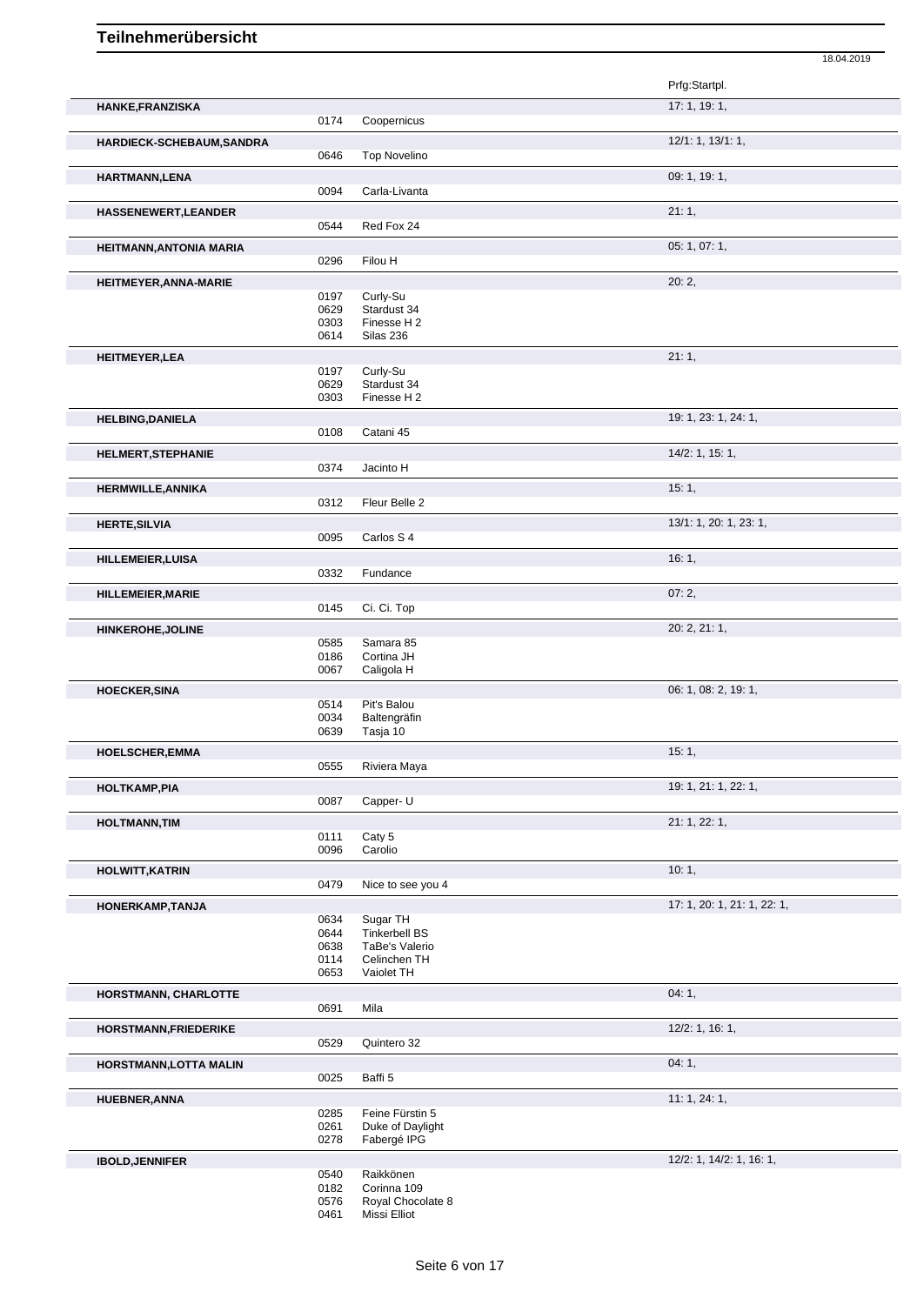|                                                                                                                                                                  |              |                               | Prfg:Startpl.                              |
|------------------------------------------------------------------------------------------------------------------------------------------------------------------|--------------|-------------------------------|--------------------------------------------|
|                                                                                                                                                                  | 0329         | Freaky 3                      |                                            |
|                                                                                                                                                                  | 0431         | Lissy 611                     |                                            |
|                                                                                                                                                                  | 0378         | Jazzmate's Sweetheart         |                                            |
|                                                                                                                                                                  |              |                               |                                            |
| <b>IMHOLT, KATHARINA</b>                                                                                                                                         |              |                               | 21: 2, 22: 1,                              |
|                                                                                                                                                                  | 0366         | Herr Cedric                   |                                            |
|                                                                                                                                                                  | 0053         | <b>Blossomtime</b>            |                                            |
| JAEGER, MALTE                                                                                                                                                    |              |                               | 17:1,                                      |
|                                                                                                                                                                  | 0230         | Denbee                        |                                            |
|                                                                                                                                                                  |              |                               |                                            |
| <b>JANSEN, BEATE</b>                                                                                                                                             |              |                               | 14/1:1,                                    |
|                                                                                                                                                                  | 0497         | Pauline 326                   |                                            |
| <b>JANSEN, ISABELL</b>                                                                                                                                           |              |                               | 25:1,                                      |
|                                                                                                                                                                  | 0679         | Flöckchen                     |                                            |
|                                                                                                                                                                  |              |                               |                                            |
| <b>JASCHKE, KRISTIN</b>                                                                                                                                          |              |                               | 08: 1, 12/2: 1, 14/2: 1, 19: 1, 23: 1, 24: |
|                                                                                                                                                                  |              |                               | 1,                                         |
|                                                                                                                                                                  | 0351         | Grazia 117                    |                                            |
|                                                                                                                                                                  | 0582<br>0066 | Sally 578<br>Caleandro 3      |                                            |
|                                                                                                                                                                  |              |                               |                                            |
|                                                                                                                                                                  | 0009         | Agate Power                   |                                            |
|                                                                                                                                                                  | 0668         | Vrieda                        |                                            |
|                                                                                                                                                                  | 0199         | Cute Cappuccina               |                                            |
|                                                                                                                                                                  | 0556         | Roberto Castelli              |                                            |
|                                                                                                                                                                  | 0107         | Cataleya 10                   |                                            |
| JOHANNING, LENA                                                                                                                                                  |              |                               | 16:1,                                      |
|                                                                                                                                                                  | 0673         | William 337                   |                                            |
|                                                                                                                                                                  |              |                               |                                            |
| JUCHMANN, JOAN CHANTAL                                                                                                                                           |              |                               | 16:1,                                      |
|                                                                                                                                                                  | 0227         | Delrico                       |                                            |
| <b>JUNG, DANIELA</b>                                                                                                                                             |              |                               | 10: 1, 11: 1,                              |
|                                                                                                                                                                  | 0192         | Crown Dundee LL               |                                            |
|                                                                                                                                                                  | 0336         | Fürstin Fiorina               |                                            |
|                                                                                                                                                                  | 0359         | Heiligenbergs Magic Starlight |                                            |
|                                                                                                                                                                  |              |                               |                                            |
| KADEREIT, LIZZI                                                                                                                                                  |              |                               | 07:1,                                      |
|                                                                                                                                                                  | 0692         | Dandy                         |                                            |
| KAMPMANN, CAROLINE                                                                                                                                               |              |                               | 22:1,                                      |
|                                                                                                                                                                  | 0342         | Giovanni SV                   |                                            |
|                                                                                                                                                                  |              |                               |                                            |
| <b>KASTIGEN, SARAH</b>                                                                                                                                           |              |                               | 15: 1, 16: 1,                              |
|                                                                                                                                                                  | 0403         | Lady First 7                  |                                            |
|                                                                                                                                                                  |              |                               | 03: 1, 05: 1, 07: 1, 25: 1,                |
| <b>KATHKE,LINA</b>                                                                                                                                               | 0564         | Rolanda 24                    |                                            |
|                                                                                                                                                                  |              |                               |                                            |
| <b>KINDT, CHRISTINA</b>                                                                                                                                          |              |                               | 16:1,                                      |
|                                                                                                                                                                  | 0156         | Cody Calimero                 |                                            |
| <b>KIRST, SARAH</b>                                                                                                                                              |              |                               | 17: 1, 20: 1, 21: 1,                       |
|                                                                                                                                                                  | 0400         | Lady 2218                     |                                            |
|                                                                                                                                                                  | 0447         | Luna 1674                     |                                            |
|                                                                                                                                                                  | 0412         | Las Vegas 206                 |                                            |
|                                                                                                                                                                  | 0153         | Cocktail Carl                 |                                            |
|                                                                                                                                                                  |              |                               |                                            |
| <b>KITTEL, SIMONE</b>                                                                                                                                            |              |                               | 20: 1, 21: 1,                              |
|                                                                                                                                                                  | 0269         | Emil 94                       |                                            |
| <b>KLAESENER, EMILY</b>                                                                                                                                          |              |                               | 17:1, 18:1,                                |
|                                                                                                                                                                  | 0617         | Simao 3                       |                                            |
|                                                                                                                                                                  | 0198         | Curt 26                       |                                            |
|                                                                                                                                                                  | 0178         | Cora 662                      |                                            |
|                                                                                                                                                                  |              |                               |                                            |
| <b>KLAPPER, NADINE</b>                                                                                                                                           |              |                               | 12/2: 1, 21: 1, 22: 1, 23: 1,              |
|                                                                                                                                                                  | 0649         | Tuvalu                        |                                            |
|                                                                                                                                                                  |              | Samson 482                    |                                            |
|                                                                                                                                                                  | 0589         |                               |                                            |
|                                                                                                                                                                  | 0099         | Casimir 110                   |                                            |
|                                                                                                                                                                  | 0159         | Cold Play                     |                                            |
|                                                                                                                                                                  |              |                               |                                            |
|                                                                                                                                                                  |              |                               | 16:1,                                      |
|                                                                                                                                                                  | 0566         | Ron Deliano                   |                                            |
|                                                                                                                                                                  |              |                               | 08: 1, 13/1: 1,                            |
|                                                                                                                                                                  | 0322         | Flying Magic 11               |                                            |
|                                                                                                                                                                  |              |                               |                                            |
|                                                                                                                                                                  |              |                               | 10:1,                                      |
|                                                                                                                                                                  | 0239         | Diamant 600                   |                                            |
|                                                                                                                                                                  |              |                               | 06: 1, 12/1: 1,                            |
|                                                                                                                                                                  | 0606         | Schöner Peter                 |                                            |
|                                                                                                                                                                  |              |                               |                                            |
|                                                                                                                                                                  |              |                               | 05: 1, 07: 1,                              |
|                                                                                                                                                                  | 0687         | Amigo                         |                                            |
|                                                                                                                                                                  |              |                               | 12/1: 1, 13/1: 1,                          |
|                                                                                                                                                                  |              |                               |                                            |
| <b>KLATT,LISA</b><br>KLEINE-KNETTER, VIKTORIA<br><b>KLEINEMAS, KATJA</b><br><b>KLEINSCHMIDT, CELINE FABIENNE</b><br><b>KLIMA, ANTONIA</b><br>KLINGEBIEL, KRISTIN | 0615         | Silence 27                    |                                            |
| KLUESENER, KORDULA                                                                                                                                               | 0527         | Quinta 96                     | 17:1, 19:1,                                |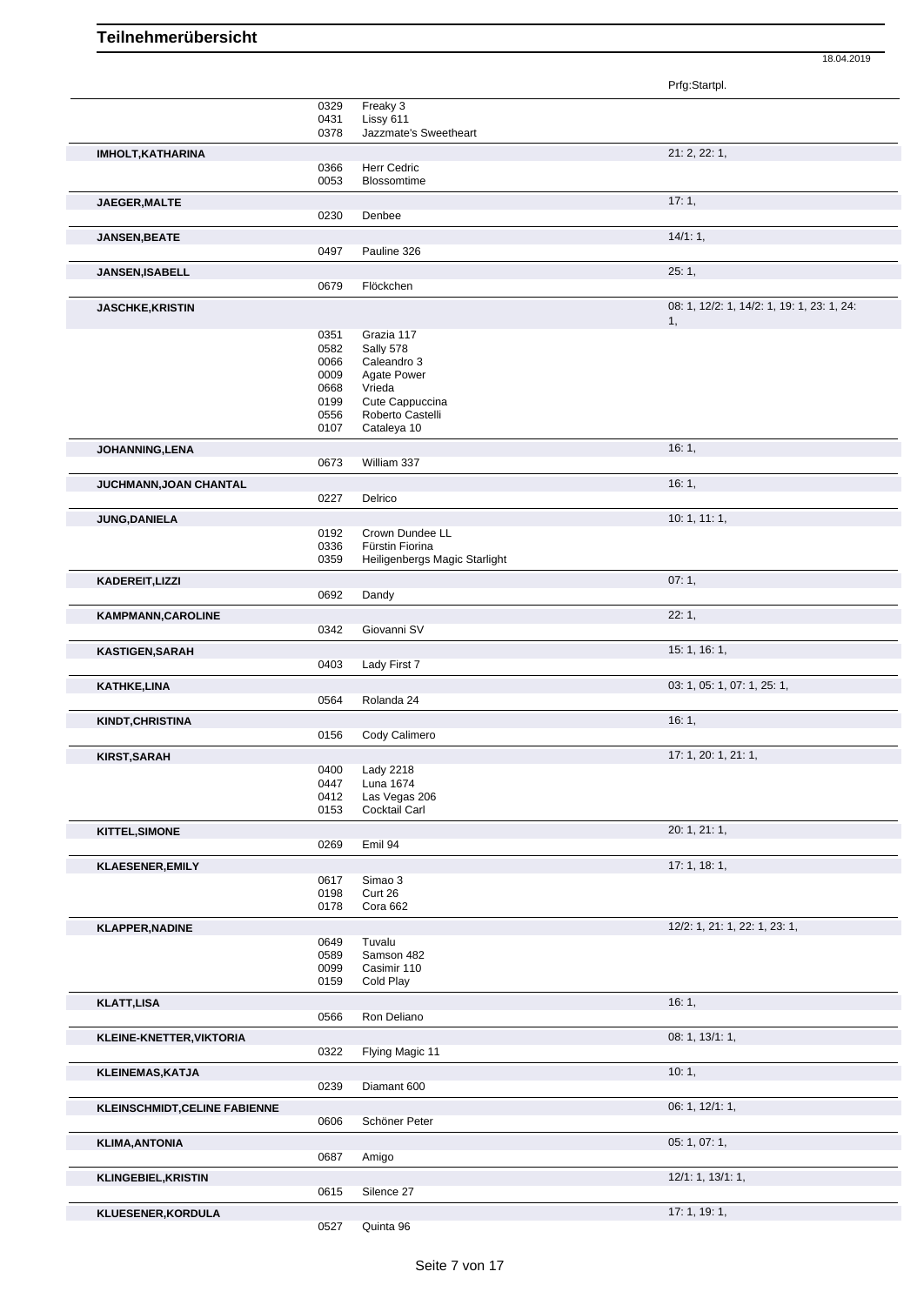|                               |                              |                                                                     | Prfg:Startpl.               |
|-------------------------------|------------------------------|---------------------------------------------------------------------|-----------------------------|
|                               | 0536                         | Quokka                                                              |                             |
| <b>KNAPPHEIDE, REINHARD</b>   |                              |                                                                     | 17:2,                       |
|                               | 0185<br>0071                 | Cortina 251<br>Calito 35                                            |                             |
| <b>KNORR, CARLA</b>           | 0696                         | Diego                                                               | 02:1,                       |
| KOBRINK, KATHARINA            | 0058                         | Borsalino 31                                                        | 09:1,                       |
| <b>KOCH, ANNIKA</b>           | 0460                         | <b>Miro 256</b>                                                     | 09:1,                       |
| KOCH, LINA                    | 0137                         | Chicarto                                                            | 09: 1, 12/1: 1, 19: 1,      |
| KOEHLER, KATHLEEN LINDA       | 0391                         | Kilberry 2                                                          | 19: 1, 20: 1, 23: 1, 24: 1, |
| <b>KOWALSKI, NADINE</b>       | 0598<br>0636                 | Santos M<br>Sunny V                                                 | 13/1: 1, 14/1: 1, 15: 1,    |
| <b>KRAMER, CLAUDIA</b>        | 0254                         | Dr. Milton                                                          | 13/1: 1, 14/1: 1,           |
| <b>KROHN, ANTONIA</b>         | 0074                         | Calton                                                              | 03: 1, 05: 1, 07: 1,        |
| <b>KROHN, PAULINE</b>         | 0498                         | Peggy 442                                                           | 01:1,                       |
| <b>KRUSCHKE, KIRA CELINE</b>  | 0364                         | Henry let's Go                                                      | 07: 1, 08: 1, 09: 1,        |
| <b>KRUSE, SOPHIE CHRISTIN</b> | 0660                         | Van Paddington                                                      | 05: 1, 07: 1,               |
| KUELKER, EMILIE               | 0242                         | Dixi 259                                                            | 12/2:1,                     |
| KUHLEY, KATHARINA             | 0664                         | Veroniek                                                            | 21: 1, 22: 1,               |
|                               |                              |                                                                     |                             |
|                               |                              |                                                                     |                             |
| <b>KUHN, ALICIA</b>           | 0622<br>0548<br>0626<br>0005 | Sky S<br>Reitland's Nebukadnezar AE<br>Soulsister<br>A little boy 2 | 13/2: 1, 14/2: 1, 16: 1,    |
| <b>KUSTER, KATRIN</b>         | 0326                         | Foundex                                                             | 12/2: 1, 13/2: 1, 14/2: 1,  |
| LACKHOVE, ANNA-LISA           | 0625<br>0648                 | Solveig 15<br><b>Trust Connection</b>                               | 05: 1, 08: 1,               |
| LAKAEMPER, JOHANNA            | 0488                         |                                                                     | 13/1: 1, 19: 1, 21: 1,      |
| <b>LANDFRIED,LUCCA ALENA</b>  | 0512<br>0028                 | Olegro 3<br>Pirellino<br>Bailao                                     | 18: 1, 21: 1, 22: 1,        |
| <b>LANGE, CLAUDIA</b>         | 0599                         | Satinee                                                             | 09: 1, 12/1: 1,             |
| LAST, JOSEPHINE               | 0702                         | Chataya H                                                           | 17:1, 18:1,                 |
| LAUKOETTER, HANNAH            | 0607                         | Sensation of Chocolate                                              | 12/1:1,                     |
| LAUKOETTER, MELANIE           | 0593                         | San-Diego                                                           | 14/1:1,                     |
| LEDERER, MADELINE             | 0560<br>0577                 | Rockabilly 5<br>Royal Lady 47                                       | 12/2: 1, 14/2: 1,           |
| LEIMKUEHLER, SHANI            | 0455                         | Martini Sunrise                                                     | 02: 1, 03: 1,               |
| LEITNER, CHRISTINA            | 0243                         | Django Unchained                                                    | 19:1,                       |
| LEWIKE, JANINA                | 0576<br>0065                 | Royal Chocolate 8<br>Calandas 2                                     | 21: 1, 22: 1,               |

18.04.2019

0670 White Pearl 10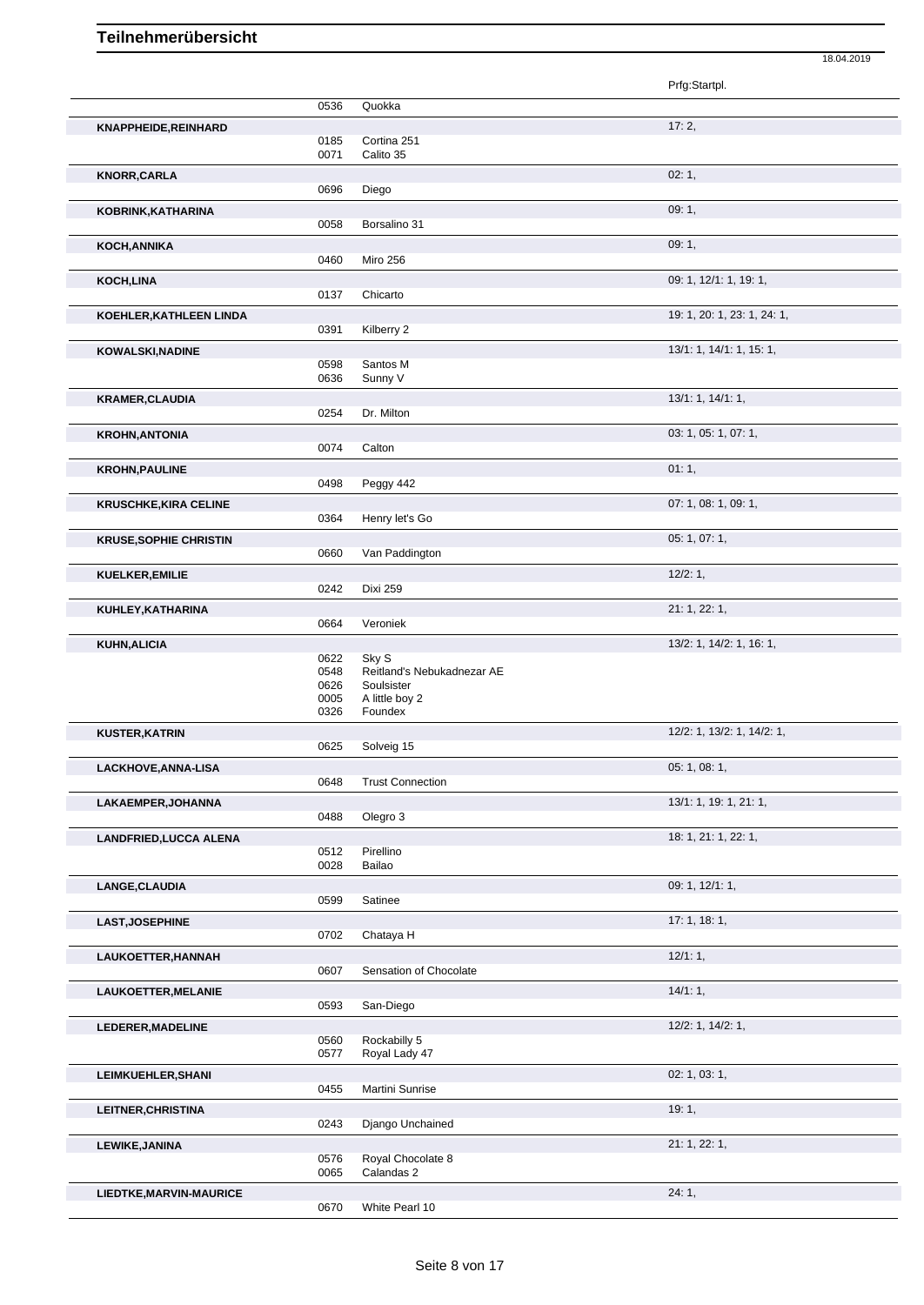|                                     |              |                            | 18.04.2019                               |
|-------------------------------------|--------------|----------------------------|------------------------------------------|
|                                     |              |                            | Prfg:Startpl.                            |
| LINKE, PALOMA                       |              |                            | 09:1,                                    |
|                                     | 0585         | Samara 85                  |                                          |
| LOERMANN, SABRINA                   |              |                            | 14/1: 1, 16: 1,                          |
|                                     | 0439         | Loona 83                   |                                          |
| LOTH, JESSICA                       | 0344         | Glen Tonic                 | 12/1:1,                                  |
| LUDWIG-POETTKER, MARGIT             |              |                            | 11:1,                                    |
|                                     | 0209         | Dalero 3                   |                                          |
| LUEBBEHUSEN, NELE                   |              |                            | 11:1,                                    |
|                                     | 0701         | Velvet 117                 |                                          |
| LUEFFE-BAAK, JOHANNA                |              |                            | 01: 1, 03: 1, 25: 1,                     |
|                                     | 0257<br>0482 | Dshamilja 3<br>Nobelheld   |                                          |
| LUEKEWILLE, JENNIFER                |              |                            | 19: 1, 23: 1,                            |
|                                     | 0656         | Valentino 347              |                                          |
| <b>LUEKING, BIANCA</b>              |              |                            | 13/1: 1, 14/1: 1,                        |
|                                     | 0605         | Scheck-Point               |                                          |
| <b>LUEKING, EMMA</b>                |              |                            | 06: 1, 08: 1, 12/2: 1, 19: 1, 20: 1, 23: |
|                                     | 0649         | Tuvalu                     | 1,                                       |
|                                     | 0605         | Scheck-Point               |                                          |
| LUKAS-NUELLE, JARLE                 |              |                            | 04:1,                                    |
|                                     | 0370         | Hesselteichs Lao's Girl    |                                          |
| LUKAS-NUELLE, LILJA                 |              |                            | 05:1,                                    |
|                                     | 0370         | Hesselteichs Lao's Girl    |                                          |
| <b>MACDONALD, MACEY</b>             | 0508         | Pianos Princess H          | 06: 1, 08: 1, 09: 1,                     |
| <b>MAIDORN, MONA</b>                |              |                            | 10:1,                                    |
|                                     | 0392         | Kniggehofs Dahlia          |                                          |
| <b>MAJOR, JENNIFER</b>              |              |                            | 14/1: 1, 20: 1, 21: 1,                   |
|                                     | 0675         | Yusha                      |                                          |
| <b>MALCHUS, TIMO</b>                |              |                            | 20: 1, 21: 1,                            |
|                                     | 0016<br>0530 | Antonio 123<br>Quintesse 3 |                                          |
|                                     | 0249         | Dona Carita                |                                          |
| <b>MAREK, LUISE</b>                 |              |                            | 19:1,                                    |
|                                     | 0213         | Danke <sub>2</sub>         |                                          |
| <b>MEIER OVERESCH, JESSICA</b>      |              |                            | 10:1,                                    |
|                                     | 0002         | A Kind of Magic BW         |                                          |
| <b>MEIER OVERESCH, THORE</b>        | 0697         | Schneeweißchen             | 04:1,                                    |
| <b>MEIER ZU GREFFEN, BIRTE</b>      |              |                            | 12/1: 1, 22: 1, 23: 1,                   |
|                                     | 0437         | Loana K                    |                                          |
| MEIER-BULTMANN, HENNING             |              |                            | 22:1,                                    |
|                                     | 0470         | Napster                    |                                          |
| <b>MEIER-SCHULZE DIECKHOFF, BRI</b> |              |                            | 20:1,                                    |
|                                     | 0419         | Let's Go 119               |                                          |
| <b>MEIERTOBERENS, VERENA</b>        |              |                            | 06:1,                                    |
|                                     | 0231         | Desert Sun 3               | 16:1,                                    |
| <b>MELZER, ANNA</b>                 | 0650         | Ultimo 132                 |                                          |
| <b>MENKE, JOHANNA</b>               |              |                            | 13/2:1,                                  |
|                                     | 0500         | Peperoni 11                |                                          |
| <b>MENSE, ANN-KATHRIN</b>           |              |                            | 12/1: 1, 14/1: 1,                        |
|                                     | 0035         | Barcardi 14                |                                          |
| <b>MENSE, BIRGIT</b>                |              |                            | 16:1,                                    |
|                                     | 0597         | Santino 129                |                                          |
| <b>MENSINGER, JULIA</b>             | 0514         | Pit's Balou                | 12/2: 1, 16: 1, 20: 1, 23: 1,            |
|                                     |              |                            |                                          |
| <b>MERSMANN, HANNAH</b>             | 0685         | September Dream            | 05:1,                                    |
| <b>MEYER, LYDIA</b>                 |              |                            | 06: 1, 12/1: 1,                          |
|                                     | 0711         | Indira 196                 |                                          |
| <b>MICHALEK, MARISE</b>             |              |                            | 16:1,                                    |
|                                     | 0411         | Larry 219                  |                                          |
| <b>MICHEEL, LENA</b>                |              |                            | 12/1: 1, 14/1: 1,                        |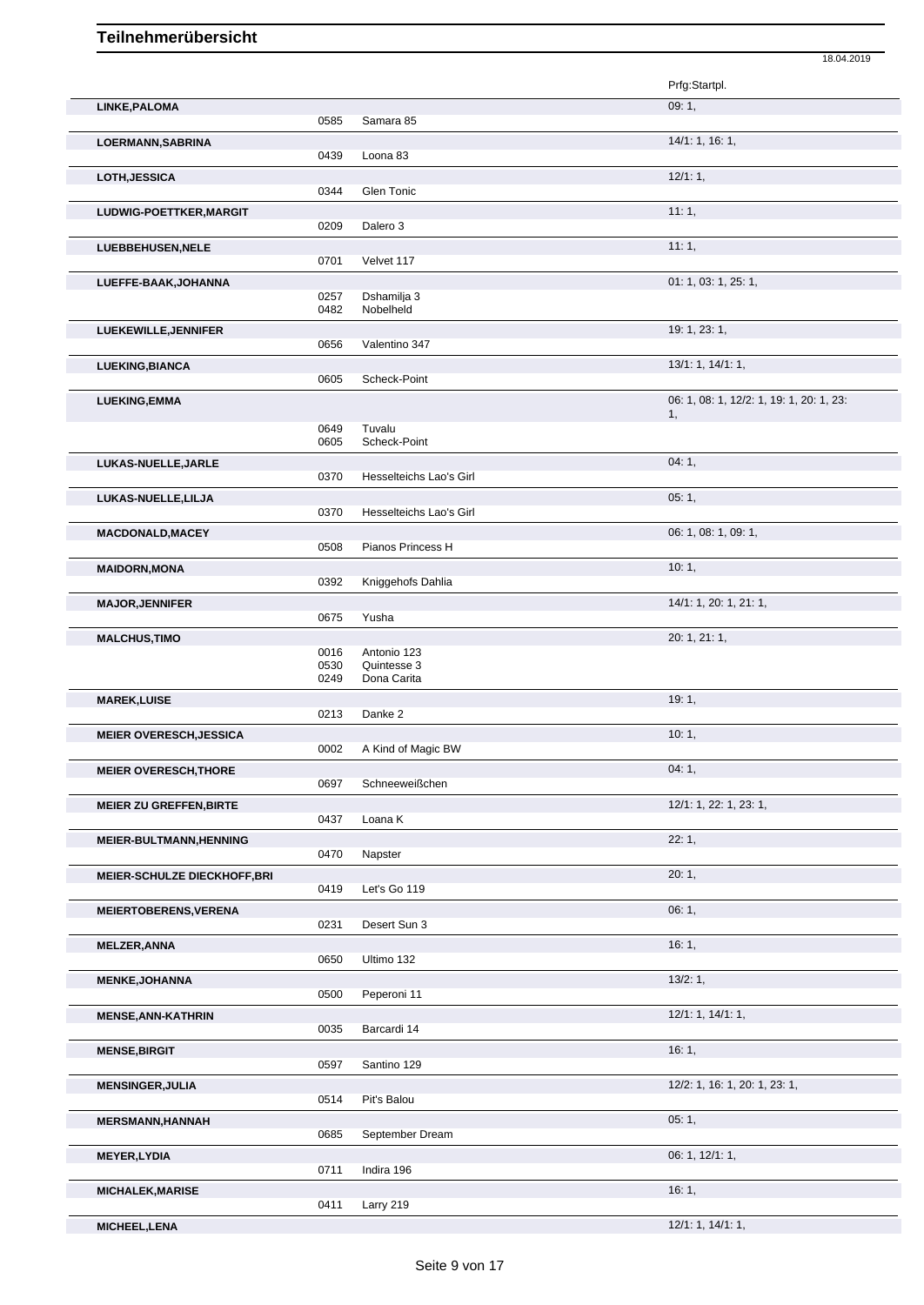|                              |              |                                | Prfg:Startpl.                   |
|------------------------------|--------------|--------------------------------|---------------------------------|
|                              | 0139         | Chin 4                         |                                 |
| <b>MIELE, VIVIEN</b>         |              |                                | 06: 1, 08: 1,                   |
|                              | 0539         | Racy Attention                 |                                 |
| <b>MILCHERS, HANS-FERDI</b>  |              |                                | 11:1,                           |
|                              | 0223         | Daylights Dream                |                                 |
|                              | 0084         | Cantharis Cadiz                |                                 |
|                              | 0430         | Lissaro's Lassimo              |                                 |
|                              | 0292         | Fibolo                         |                                 |
|                              | 0304<br>0637 | Finja Finora - M               |                                 |
|                              | 0264         | Sunshine 685<br>Dünentänzer    |                                 |
|                              | 0559         | Rock my Dream 3                |                                 |
| MILCHERS, VALENTIN           |              |                                | 11: 1, 19: 1, 21: 1,            |
|                              | 0223         | Daylights Dream                |                                 |
|                              | 0236         | Di Luna 2                      |                                 |
|                              | 0084         | Cantharis Cadiz                |                                 |
|                              | 0430         | Lissaro's Lassimo              |                                 |
|                              | 0292         | Fibolo                         |                                 |
|                              | 0264<br>0559 | Dünentänzer<br>Rock my Dream 3 |                                 |
|                              |              |                                |                                 |
| <b>MOEHLMANN, JANA</b>       |              |                                | 20:1,                           |
|                              | 0295<br>0273 | Fighter One<br>Erasco 12       |                                 |
|                              |              |                                |                                 |
| <b>MOEHRING, INA MAREIKE</b> |              |                                | 11: 1, 12/1: 1, 13/1: 1,        |
|                              | 0152         | Coccinelle 5                   |                                 |
| <b>MOENIKES, STEPHANIE</b>   |              |                                | 12/2:1,                         |
|                              | 0208         | Daiquiri Delight               |                                 |
| <b>MUELLER, JENNIFER</b>     |              |                                | 15:1,                           |
|                              | 0302         | Finessa 33                     |                                 |
| <b>MUELLER, JILL</b>         |              |                                | 10: 1, 13/1: 1, 14/1: 1,        |
|                              | 0456         | Matador v. d. Geest            |                                 |
| <b>MUELLER, LEON</b>         |              |                                | 20: 1, 21: 1, 23: 1,            |
|                              | 0080         | Campina Ass                    |                                 |
|                              | 0505         | Petition of Rights             |                                 |
|                              | 0463         | Mr. Higgins 5                  |                                 |
| <b>MUELLER, THERESA</b>      |              |                                | 21:1,                           |
|                              | 0398         | La Petit Noir 2                |                                 |
| MUHMANN, KATHARINA           |              |                                | 15:1,20:1,                      |
|                              | 0414         | Laura 444                      |                                 |
| NAGEL, CLAUDIA               |              |                                | 13/2: 1, 15: 1,                 |
|                              | 0032         | Ballybutton                    |                                 |
| <b>NEUHAUS, ANNA</b>         |              |                                | 12/2: 1, 16: 1,                 |
|                              | 0260         | Duke J                         |                                 |
|                              | 0613         | Sidney 134                     |                                 |
|                              | 0020         | Aramis 529                     |                                 |
|                              | 0568         | Ronja Räubertochter 20         |                                 |
|                              | 0305         | Fire and Ice F                 |                                 |
|                              | 0047<br>0637 | Bette Davis 4<br>Sunshine 685  |                                 |
|                              | 0571         | Rosenrot 35                    |                                 |
|                              | 0396         | La Fleur 56                    |                                 |
| NIEDERSCHABBEHARD, VICKY-MA  |              |                                | 12/2: 1, 15: 1,                 |
|                              | 0221         | Davino Classic                 |                                 |
|                              |              |                                | 13/1:1                          |
| <b>NIEHAUS, AGGI</b>         | 0337         | Gaya 37                        |                                 |
|                              |              |                                |                                 |
| <b>NIEHAUS, FRANCA</b>       |              |                                | 09: 1, 19: 1, 23: 1, 24: 2,     |
|                              | 0589<br>0099 | Samson 482<br>Casimir 110      |                                 |
|                              | 0504         | Peter Pan 73                   |                                 |
|                              | 0159         | Cold Play                      |                                 |
| NIEWOEHNER, CARINA           |              |                                | $12/2$ : 1, 16: 1,              |
|                              | 0017         | Apollo 917                     |                                 |
|                              |              |                                | 12/2: 1, 14/2: 1, 15: 1, 16: 1, |
| NIEWOEHNER, LAURA MARIA      | 0588         | Sambuca Pur                    |                                 |
|                              |              |                                |                                 |
| <b>NORDHUES,CARA</b>         |              |                                | 05: 1, 06: 1,                   |
|                              | 0386         | Kadenz 17                      |                                 |
| NOTTBROCK, FEMKE JOHANNA     |              |                                | 05: 1, 06: 1, 07: 1,            |
|                              | 0056         | Bonito 360                     |                                 |
| <b>OBERMEYER, SINA</b>       |              |                                | 08:1,                           |
|                              | 0215         | Danuk                          |                                 |
| <b>OERTKER, STEFANIE</b>     |              |                                | 16:1,                           |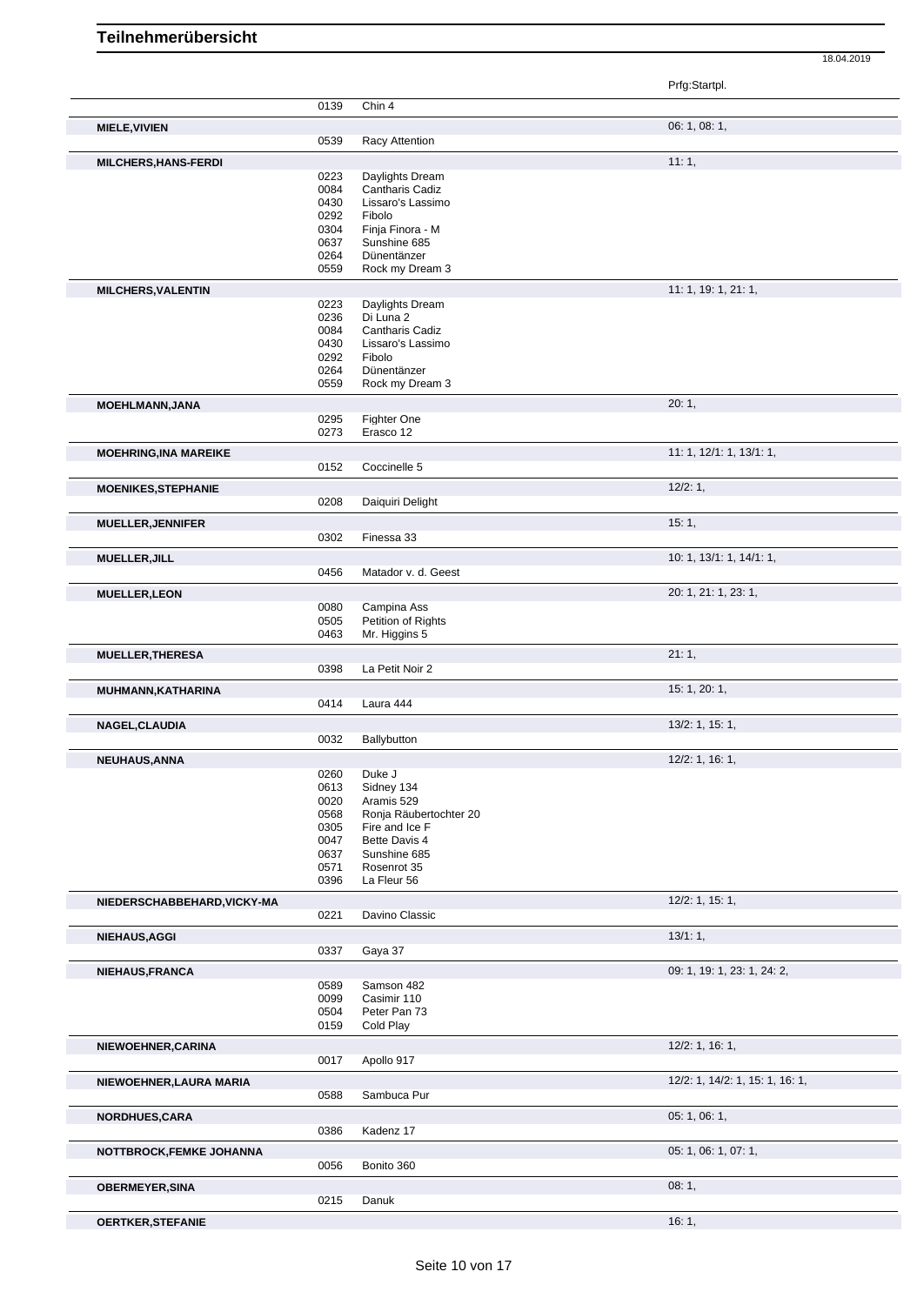|                           |              |                                    | Prfg:Startpl.               |
|---------------------------|--------------|------------------------------------|-----------------------------|
|                           | 0064         | Caipirinho O                       |                             |
| OESTERHELWEG, JUTTA       |              |                                    | 17: 1, 19: 1, 20: 1,        |
|                           | 0119         | Chacolino                          |                             |
| <b>OHNTRUP, CARLA</b>     |              |                                    | 06:1,                       |
|                           | 0452         | Maja 669                           |                             |
| OLDENBURG, ANNA CATHARINA |              |                                    | 02: 1, 03: 1, 05: 1, 25: 1, |
|                           | 0376         | Jago 78                            |                             |
| ORTMANN, ALINA            |              |                                    | 13/1: 1, 20: 1,             |
|                           | 0581         | Sacre Couer 2                      |                             |
| <b>ORTMEYER, LEONIE</b>   |              |                                    | 15:1,                       |
|                           | 0335<br>0543 | Fürst Findus K<br><b>Real Roxy</b> |                             |
| OTTE, SARAH               |              |                                    | 13/1: 1, 14/1: 1,           |
|                           | 0263         | Dumbledore 93                      |                             |
| OTTOVORDEMGENTSCHENFELDE, |              |                                    | 13/2: 1, 14/2: 1,           |
|                           | 0379         | Jheronimus                         |                             |
|                           | 0389         | Kaspar 95                          |                             |
| PAPENBROCK, ANN-KRISTIN   |              |                                    | 12/1: 1, 13/1: 1, 14/1: 1,  |
|                           | 0235         | Despina 71                         |                             |
| PEITZ, NORA               |              |                                    | 08: 1, 19: 1, 23: 1,        |
|                           | 0455<br>0158 | Martini Sunrise<br>Colato 3        |                             |
|                           | 0445         | Lucky 1645                         |                             |
| PEITZ, PASCAL             |              |                                    | 20:1,                       |
|                           | 0164         | Con Chita 4                        |                             |
| PEITZMEIER, LUISA         |              |                                    | 15: 1, 16: 1,               |
|                           | 0523<br>0561 | Quentin R<br>Rockfee WF            |                             |
|                           |              |                                    | 05: 1, 06: 1,               |
| PELLMANN, CHRISTIN        | 0695         | Arvalon Cadbury                    |                             |
| PERDER, SARAH             |              |                                    | 06:1,                       |
|                           | 0716         | Horst 34                           |                             |
| <b>PERKINS, JANA</b>      |              |                                    | 14/1: 1, 16: 1,             |
|                           | 0623         | Smells like Teen Spirit            |                             |
|                           | 0363<br>0317 | Hennes 20<br>Florenz 76            |                             |
|                           |              |                                    | 05:1,                       |
| PETER, LENA               | 0709         | Daiquiri 41                        |                             |
| PETER, NENA               |              |                                    | 09:1,                       |
|                           | 0133         | Cheyenne 1132                      |                             |
| PETER, SVENJA             |              |                                    | 12/2:1,                     |
|                           | 0672         | Whiteline                          |                             |
| PETERS, HEIKE             |              |                                    | 13/2:1,                     |
|                           | 0136         | Chicara 4                          |                             |
| PETERS, MICHELLE          |              |                                    | 16: 1, 22: 1,               |
|                           | 0183<br>0211 | Corlanda 25<br>Damon's Surprise    |                             |
|                           |              |                                    | 21:1,                       |
| PICKER, ALINA             | 0012         | Alisha 103                         |                             |
| PILHOFER, SARAH           |              |                                    | $12/2$ : 1, $13/1$ : 1,     |
|                           | 0036         | Bax 5                              |                             |
| POEPPELBAUM, NATASCHA     |              |                                    | 10:1, 11:1,                 |
|                           | 0367         | Hesselteich's Diva                 |                             |
| POMBERG, NINA             |              |                                    | 20:1,                       |
|                           | 0140         | Chiphsy                            |                             |
| PORZ, CELINE              |              |                                    | 15:1,                       |
|                           | 0443         | Luciano 252                        |                             |
| PUESCHEL, LEA JOHANNA     |              |                                    | 14/1:1,                     |
|                           | 0580         | Sacre Coeur 24                     |                             |
| RECKORDT, ANNA-LENA       |              |                                    | 08: 1, 09: 1,               |
|                           | 0123         | Charleroi 5                        |                             |
| <b>REILING, CAROLINE</b>  | 0454         | Maringo 13                         | 06: 1, 12/1: 1,             |
|                           |              |                                    |                             |
|                           |              |                                    |                             |
| RETZLAFF,LISA             | 0481         | No Name 37                         | 21: 1, 22: 1,               |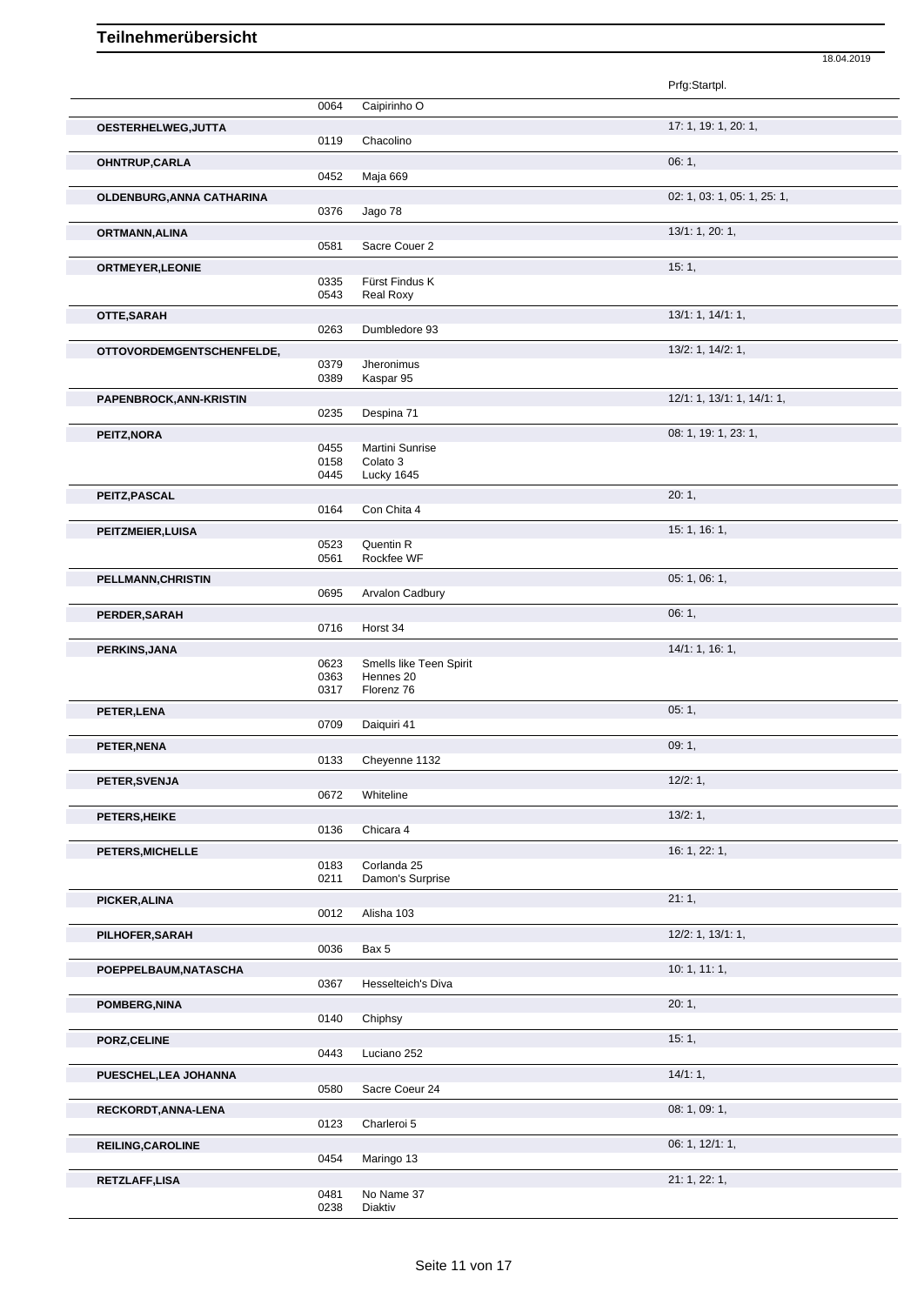|                               |              |                                 | 18.04.2019           |
|-------------------------------|--------------|---------------------------------|----------------------|
|                               |              |                                 | Prfg:Startpl.        |
| <b>RIBICIC, LINA</b>          |              |                                 | 13/2: 1, 20: 1,      |
|                               | 0356         | Hägerort's Flocke               |                      |
| RIEGELMEIER, EIKE             |              |                                 | 20:1,                |
|                               | 0168<br>0166 | Concord R<br>Conchessa R        |                      |
| RIEGELMEIER, LUDGER           |              |                                 | 17:1, 18:1,          |
|                               | 0011         | Al Pacino R                     |                      |
| ROECHTER, CHIARA              |              |                                 | 15:1,                |
|                               | 0572         | Rovano 4                        |                      |
| ROESSEL, SOPHIA               |              |                                 | 21: 2, 22: 2,        |
|                               | 0586<br>0079 | Samba PJ<br>Camillo WE          |                      |
| <b>ROHMANN, GRETA SOPHIE</b>  |              |                                 | 04:1,                |
|                               | 0686         | Simon                           |                      |
| <b>ROLF, SIMONE</b>           |              |                                 | 11: 1, 16: 1,        |
|                               | 0429         | Lissaro's Delorange WF          |                      |
| ROTTMANN, ALEXANDER           |              |                                 | 18:3,                |
|                               | 0503<br>0258 | Persia FBH<br>Dubai Lady        |                      |
|                               | 0657         | Valentino 375                   |                      |
| ROTTMANN, ANN-KATHRIN         |              |                                 | 20: 2, 21: 1,        |
|                               | 0063         | Cadeau 33                       |                      |
|                               | 0471         | Narcissist FBH                  |                      |
| RUEDIGER, LAURENA             |              |                                 | 19: 1, 23: 1, 24: 1, |
|                               | 0082         | Candeals                        |                      |
| <b>RUHE, MAREIKE</b>          | 0301         | Finess 183                      | 05: 1, 06: 1, 07: 1, |
|                               |              |                                 | 06:1,                |
| <b>RUNGE, JENNIFER</b>        | 0611         | Sheherazade 5                   |                      |
| RUNGE, LISA-MARIE             |              |                                 | 11: 1, 13/1: 1,      |
|                               | 0583         | Sam 1033                        |                      |
|                               | 0666         | Viva Colonia                    |                      |
| RUSSELL, JACQUELINE           |              |                                 | 17: 1, 18: 2,        |
|                               | 0151<br>0086 | Cobra Cobretti<br>Capparetta JR |                      |
|                               | 0628         | Specctra JR                     |                      |
| SAEUBERLICH, WIEBKE           |              |                                 | 23:1,                |
|                               | 0268         | El Arenal 3                     |                      |
|                               | 0295<br>0273 | Fighter One<br>Erasco 12        |                      |
| SALMEN, RONYA-HEIDI           |              |                                 | 14/2:1,              |
|                               | 0253         | Dow Jones 55                    |                      |
| SAUERLAND, HANNAH             |              |                                 | 05: 1, 08: 1, 19: 1, |
|                               | 0596         | Santigo 3                       |                      |
|                               | 0101         | Casjopeia                       |                      |
| SCHABBEHARDT, JULIA           | 0455         | Martini Sunrise                 | 02: 1, 03: 1, 07: 1, |
|                               | 0158         | Colato 3                        |                      |
| <b>SCHAEFER, JULIA</b>        |              |                                 | 19: 1, 20: 1, 21: 1, |
|                               | 0065         | Calandas 2                      |                      |
|                               | 0225         | Deister - J                     |                      |
| <b>SCHAEFER,LISA</b>          | 0494         | Paquito 28                      | 20: 1, 21: 1, 23: 1, |
|                               |              |                                 | : 0,                 |
| SCHALUECK, ANNIKA             |              |                                 |                      |
| <b>SCHARMANN, ANNA</b>        |              |                                 | 06:1,                |
|                               |              |                                 |                      |
| <b>SCHARMANN, MARKUS</b>      |              |                                 | 11: 1, 17: 1, 18: 1, |
|                               | 0161         | Colonel Cruz                    |                      |
|                               | 0214<br>0149 | Dante's Voyage<br>Clementine E  |                      |
|                               | 0330         | Frieda Gold 22                  |                      |
|                               | 0143<br>0146 | Chocomel E<br>Claas 29          |                      |
|                               | 0176         | Coquelle                        |                      |
| <b>SCHARTENBERG, CHRISTIN</b> |              |                                 | 20:1,                |
|                               | 0130         | Check Out 3                     |                      |
| <b>SCHAUREN, VIVIEN</b>       |              |                                 | 17: 2, 18: 2,        |
|                               | 0061         | Caballero 109                   |                      |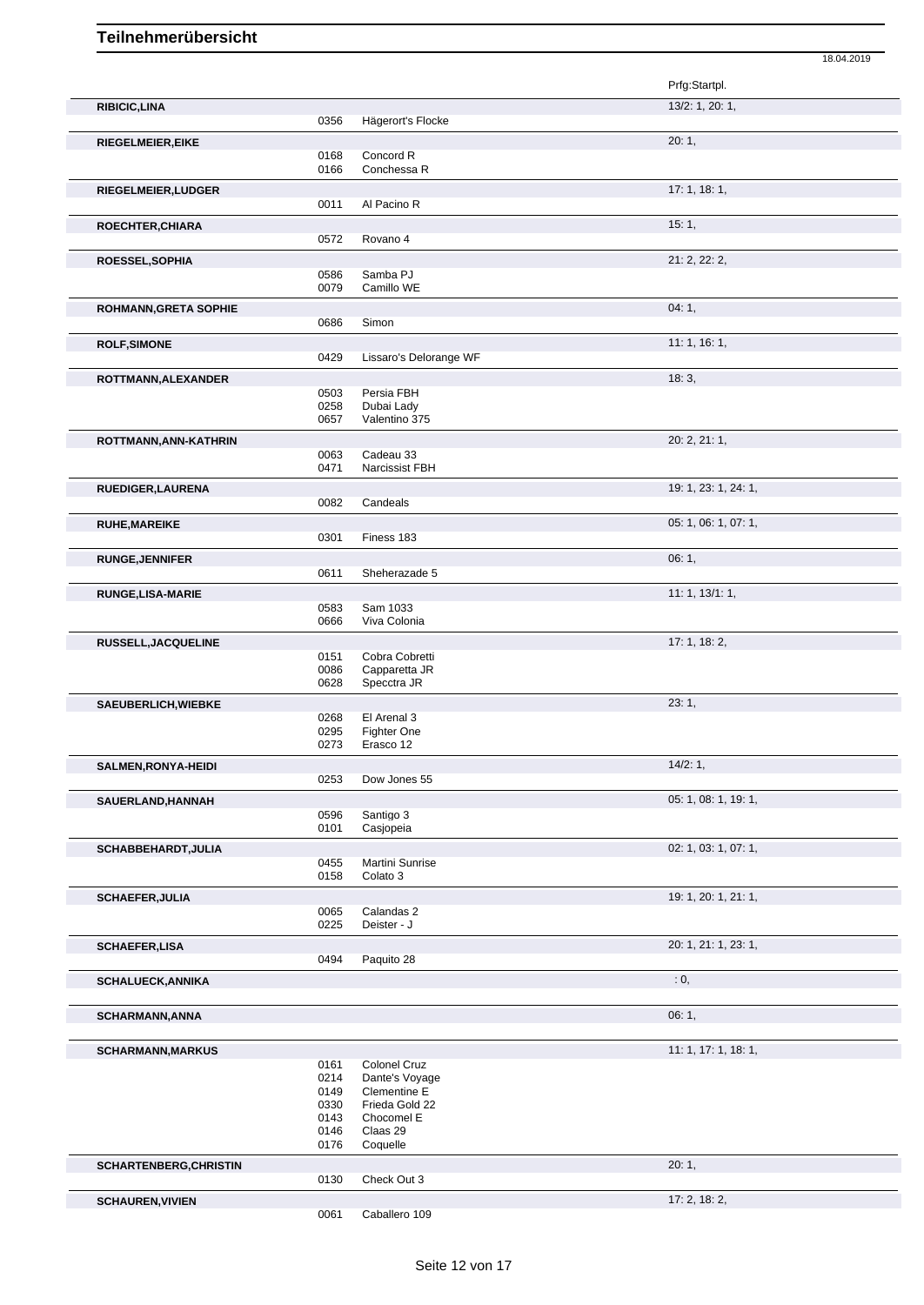Prfg:Startpl.

|                                 | 0031<br>0088<br>0427<br>0222<br>0538<br>0240<br>0279<br>0120<br>0024 | Ballentine 6<br>Capri 108<br>Lioness K<br>Daylight G 5<br>Rachel 85<br>Dijan 4<br>Fahmitage<br>Champaleo KW<br><b>Babelle K</b> |                             |
|---------------------------------|----------------------------------------------------------------------|---------------------------------------------------------------------------------------------------------------------------------|-----------------------------|
| <b>SCHELL, CHRISTINA</b>        |                                                                      |                                                                                                                                 | 11: 1, 12/1: 1, 20: 1,      |
|                                 | 0274<br>0219<br>0393                                                 | Escada 254<br>Dark Grace<br>Korona 43                                                                                           |                             |
| <b>SCHILDMANN, FARINA</b>       |                                                                      |                                                                                                                                 | 12/2:1,                     |
|                                 | 0486                                                                 | Oberto 2                                                                                                                        |                             |
| <b>SCHILLING, COSIMA SOPHIE</b> | 0582                                                                 | Sally 578                                                                                                                       | 19: 1, 23: 1,               |
| <b>SCHLIEKMANN, NELE</b>        | 0534                                                                 | Quitana VA                                                                                                                      | 06: 1, 08: 1, 09: 1, 19: 1, |
| <b>SCHLIEKMANN, SINA</b>        | 0531                                                                 | Quintino 11                                                                                                                     | 19: 1, 21: 1,               |
| <b>SCHLIENKAMP, MARIE</b>       | 0050                                                                 | Bilbao 30                                                                                                                       | 05: 1, 07: 1, 08: 1,        |
| <b>SCHLIEPHAKE, ANN-THERESA</b> | 0188<br>0014                                                         | Couleur-Dream<br>Allerblick                                                                                                     | 14/2:1,                     |
| SCHLUEPMANN, ANN-KATHRIN        | 0717                                                                 | Ninifee 30                                                                                                                      | 05:1,                       |
| SCHMALENSTROTH, KARIN           |                                                                      |                                                                                                                                 | 07: 1, 14/2: 1,             |
|                                 | 0319<br>0453<br>0077                                                 | Floridee<br>Malwino<br>Camaro 138                                                                                               |                             |
| <b>SCHMERLING, INES</b>         |                                                                      |                                                                                                                                 | 13/2: 1, 14/2: 1,           |
|                                 | 0319<br>0077                                                         | Floridee<br>Camaro 138                                                                                                          |                             |
| <b>SCHMIDT,FREDERIKE</b>        |                                                                      |                                                                                                                                 | 05: 1, 07: 1, 08: 1,        |
|                                 | 0661<br>0432                                                         | Vanja 14<br><b>Little Elly</b>                                                                                                  |                             |
| <b>SCHMIDT,LUCIA</b>            |                                                                      |                                                                                                                                 | 05:1,                       |
| <b>SCHMITT, NATHALIE</b>        | 0426                                                                 | Limetree Aracorn                                                                                                                | 06: 1, 09: 1, 12/2: 1,      |
|                                 | 0015                                                                 | Ancona 32                                                                                                                       |                             |
| <b>SCHNEIDER, MAREN</b>         | 0189                                                                 | Cousteau S                                                                                                                      | 20: 1, 21: 1, 22: 1, 23: 1, |
| <b>SCHNEIDER, NADINE</b>        |                                                                      |                                                                                                                                 | 19: 1, 23: 1,               |
|                                 | 0291<br>0567                                                         | Festina 14<br>Ronald 64                                                                                                         |                             |
| <b>SCHONEFELD, FINJA</b>        |                                                                      |                                                                                                                                 | 01: 1, 02: 1, 25: 1,        |
|                                 | 0694                                                                 | Prymulka                                                                                                                        |                             |
| SCHUERMANN, KATHARINA           | 0381                                                                 | Joy of the Dance                                                                                                                | 08:1,09:1,                  |
| <b>SCHULTENKEMPER, PIA</b>      |                                                                      |                                                                                                                                 | 16:1,                       |
|                                 | 0057                                                                 | Bonus 22                                                                                                                        |                             |
|                                 | 0433<br>0044                                                         | Little Stuart 9<br>Belle Amie 65                                                                                                |                             |
|                                 | 0654                                                                 | Valegro 5                                                                                                                       |                             |
| <b>SCHULZ, LAURA</b>            | 0562                                                                 | Rocking Arabella                                                                                                                | 11:1,                       |
| <b>SCHULZE HAGEN, DORTHE</b>    | 0218                                                                 | Daria 90                                                                                                                        | 16:1,                       |
| <b>SCHULZE ROBERG, MARIKA</b>   |                                                                      |                                                                                                                                 | 13/1: 1, 14/1: 1,           |
|                                 | 0604                                                                 | Scarlett 749                                                                                                                    |                             |
| <b>SCHWARZ, MARIE SOPHIE</b>    | 0138                                                                 | Chimpino la Vello                                                                                                               | 17:1,                       |
| <b>SCHWENKE, JOHANNA</b>        |                                                                      |                                                                                                                                 | 25:1,                       |
|                                 | 0704                                                                 | Patch                                                                                                                           |                             |
| SELBACH, PATRICIA               | 0368                                                                 | Hesselteichs Die Smilla                                                                                                         | 24:1,                       |
| SEPPELER, RUTH                  |                                                                      |                                                                                                                                 | 16:1,                       |
|                                 |                                                                      |                                                                                                                                 |                             |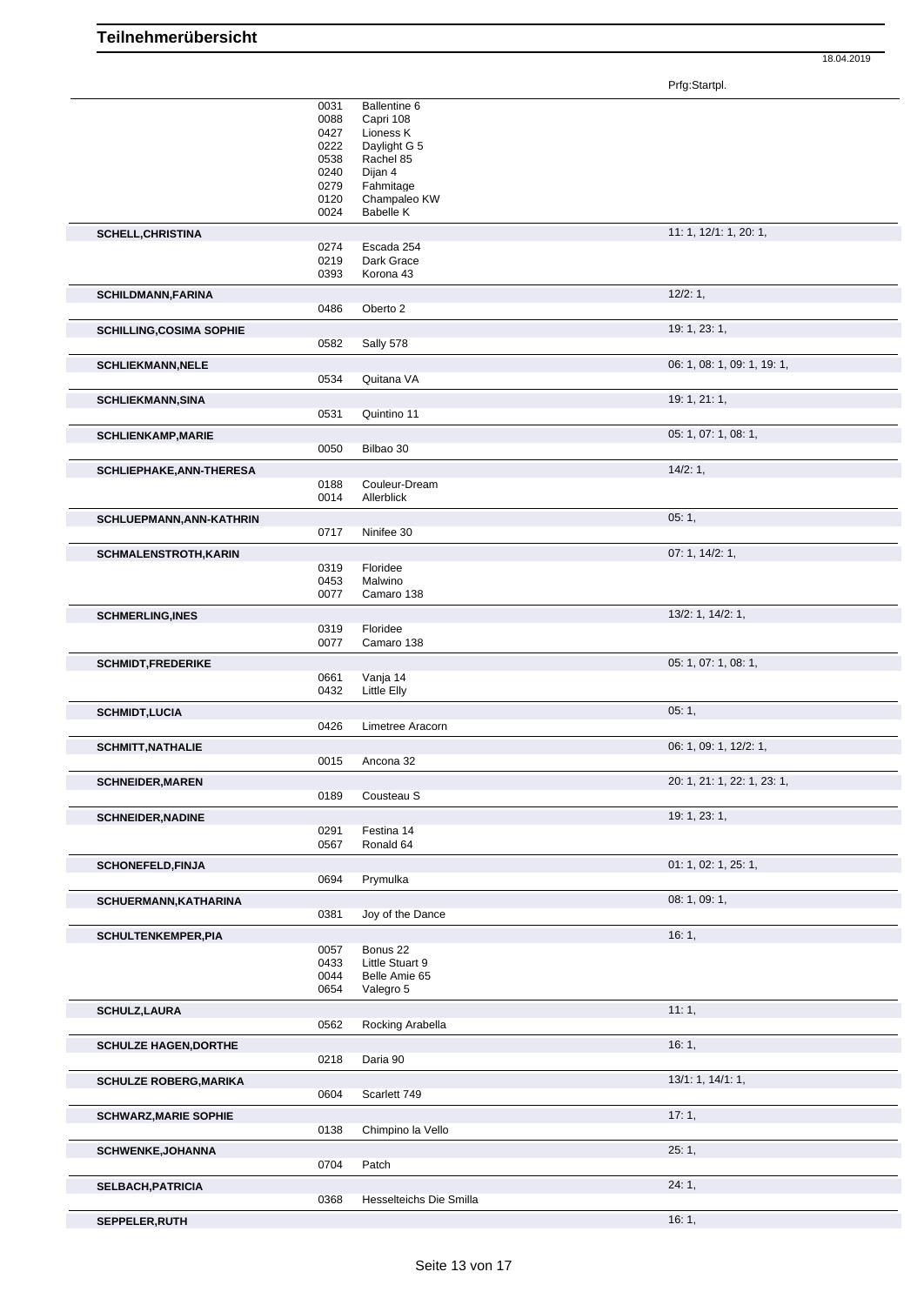|                            |              |                                  | Prfg:Startpl.                 |
|----------------------------|--------------|----------------------------------|-------------------------------|
|                            | 0674         | Wiona 43                         |                               |
|                            |              |                                  | 20:1,                         |
| <b>SERRIES, JANA</b>       | 0147         | Clay's Quicklady                 |                               |
|                            |              |                                  |                               |
| SIEBERT, MELANIE           | 0474         | Nespresso 2                      | 13/2: 1, 15: 1,               |
|                            |              |                                  |                               |
| SIEFKER, NICOLE            |              |                                  | 19: 1, 20: 1, 21: 1,          |
|                            | 0375         | Jack Reacher                     |                               |
| SIELHORST, MAREEN          |              |                                  | 19: 1, 20: 1,                 |
|                            | 0484         | Noriana                          |                               |
| SIMONS, LAURA              |              |                                  | 13/1:1,                       |
|                            | 0241         | Diogo 2                          |                               |
| SIRGES, ANN-MARLEEN        |              |                                  | 06: 1, 09: 1, 12/1: 1, 19: 1, |
|                            | 0480         | Niki Lauda 3                     |                               |
|                            | 0323         | For Dreaming GW                  |                               |
|                            | 0021         | Armageddon 53                    |                               |
| SPITZER, LILITH            |              |                                  | 08: 1, 19: 1,                 |
|                            | 0475         | New Fashion 6                    |                               |
| <b>STANIEWSKI,KIM</b>      |              |                                  | 13/2: 1, 14/1: 1,             |
|                            | 0641         | Thea Tequila                     |                               |
| <b>STARK, MARTHA MARIA</b> |              |                                  | 13/2: 1, 15: 1, 19: 1, 24: 1, |
|                            | 0060         | Bünteeichen Mo                   |                               |
|                            | 0046         | Benn 14                          |                               |
| <b>STEGEMANN, NINA</b>     |              |                                  | 13/1:1,                       |
|                            | 0347         | Golden Girl 149                  |                               |
|                            |              |                                  | 11:1,                         |
| <b>STEINER, JAN</b>        | 0354         | Greyton                          |                               |
|                            |              |                                  |                               |
| STEINKAMP, KATJA           |              |                                  | 11:1,                         |
|                            | 0039         | Belissima K 3                    |                               |
| STEPHAN, ANGELIKA          |              |                                  | 14/2: 1, 16: 1,               |
|                            | 0602         | Saturn St                        |                               |
|                            | 0271         | Emmi St                          |                               |
| <b>STIENS, YVONNE</b>      |              |                                  | 17:1, 19:1,                   |
|                            | 0247         | Dolly Buster 7                   |                               |
| STOETTWIG, CLAUDIA         |              |                                  | 16:1,                         |
|                            | 0281         | Fantomas 25                      |                               |
|                            | 0584<br>0300 | Sam the Man J<br>Fine-Diamond    |                               |
|                            | 0501         | Peppo 19                         |                               |
|                            |              |                                  | 04:1,                         |
| <b>STOETTWIG, LILLIAN</b>  | 0698         | Louisdor                         |                               |
|                            |              |                                  |                               |
| STOHMANN, JETTE            |              |                                  | 01: 1, 03: 1, 25: 1,          |
|                            |              |                                  |                               |
| STOHMANN, JULIANE          |              |                                  | : 0,                          |
|                            | 0495<br>0507 | Parasymphatica<br>Phönics        |                               |
|                            | 0390         | Kekz                             |                               |
|                            |              |                                  |                               |
| <b>STOLL, KIRSTEN</b>      | 0288         | Felina 164                       | 15: 1, 16: 1,                 |
|                            |              |                                  |                               |
| <b>STROTHMANN,FLORA</b>    |              |                                  | 12/1: 1, 19: 1, 23: 1,        |
|                            | 0502         | Perle 578                        |                               |
| <b>STROTJOHANN, NINA</b>   |              |                                  | 23:1,                         |
|                            | 0062         | Caballjero                       |                               |
|                            | 0526<br>0217 | Quiet Lady 2<br>Dargur           |                               |
|                            |              |                                  |                               |
| STROTJOHANN, PIT           |              |                                  | 07:1,08:1,                    |
|                            | 0476<br>0162 | New Generation 2<br>Colorado 233 |                               |
|                            | 0217         | Dargur                           |                               |
|                            |              |                                  |                               |
| <b>STROTMANN, PAULINE</b>  | 0521         | Quantofino 5                     | 19:1,                         |
|                            |              |                                  |                               |
| STUCKMANN, ALEXANDRA       |              |                                  | 11:1,                         |
|                            | 0001         | A Kind of Magic 20               |                               |
| STUTE, GERHARD             |              |                                  | 11:1,                         |
|                            | 0226<br>0250 | Delight 66<br>Dopsen             |                               |
|                            |              |                                  |                               |
| <b>SUDBROCK, SABINE</b>    |              |                                  | 13/2: 1, 14/1: 1,             |

18.04.2019

0379 Jheronimus 0389 Kaspar 95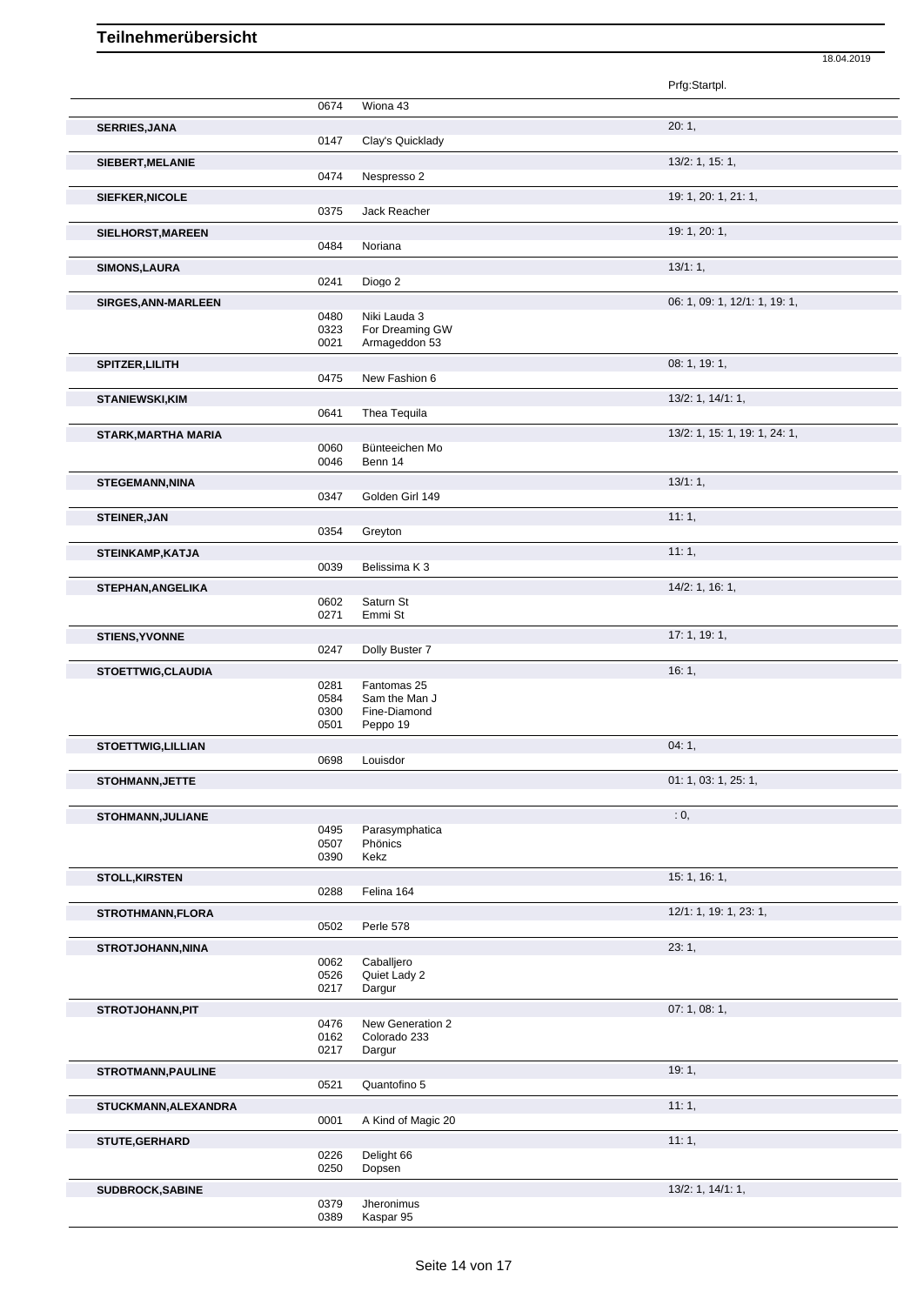Prfg:Startpl. **SUDHOELTER,SVEN** 17: 1, 18: 2, 0135 Chicago 196<br>0477 New Orleans New Orleans 7 **SURMANN,DOMINIK** 21: 1, 22: 2, 23: 1, 24: 1, 0090 Captain Cook E.E.<br>0630 Starfighter E.E. 0630 Starfighter E.E.<br>0089 Capt'n Sharky I 0089 Capt'n Sharky E.E.<br>0045 Belona 8 Belona 8 **SZEMEREI,TIBOR** 22: 1,<br>
22: 1,<br>
22: 24: Liberty Girl 4 Liberty Girl 4 **TECKENTRUP,MAREIKE** 13/1: 1,<br>0272 Eowin 3 0272 Eowin 3<br>0578 Royal W Royal Werther **TEGELKAMP,ANNA-SOPHIE** 0327 Foxy King 16: 1, 16: 1, 16: 1, Foxy King **THEIS, THERESA** 05: 1, 06: 1, 06: 1, 06: 1, 06: 1, 06: 1, 06: 1, 06: 1, 06: 1, 06: 1, 06: 1, 06: 1, 06: 1, 06: 1, 06: 1, 06: 1, 06: 1, 06: 1, 06: 1, 06: 1, 06: 1, 06: 1, 06: 1, 06: 1, 06: 1, 06: 1, 06: 1, 06: 1, 06: 1, 06 **Tarzan THEUNERT, LINDA** 08: 1, 09: 1, 09: 1, 09: 1, 09: 1, 09: 1, 09: 1, 09: 1, 09: 1, 09: 1, 09: 1, 09: 1, 09: 1, 09: 1, 09: 1, 09: 1, 09: 1, 09: 1, 09: 1, 09: 1, 09: 1, 09: 1, 09: 1, 09: 1, 09: 1, 09: 1, 09: 1, 09: 1, 09: 1, 0 Navario 2 **THIEL, LEONIE** 14/2: 2, 0632 Sternstunde 13 Sternstunde 13 0212 Dandelino 4 **TIGGES,LINDA** 13/1: 1, 0565 Rolex 74 0362 Hemingway 73 **TIGGES,NINA** 14/2: 1, 0315 Florentina As<br>0565 Rolex 74 Rolex 74 0362 Hemingway 73 **TIGGESBAEUMKER,ANKE** 16: 1, 2002, 2004, 2004, 2004, 2004, 2004, 2004, 2004, 2004, 2004, 2004, 2004, 2004, 2004, 2004, 2004, 2004, 2004, 2004, 2004, 2004, 2004, 2004, 2004, 2004, 2004, 2004, 2004, 2004, 2004, 2004, 2004, 2 0324 For Fantasy 9 **TRAPP, NORA** 12/1: 1, 14/1: 1, 14/1: 1, 16/1: 1, 16/22 Bella 992 Bella 992 **TROSSBACH,ANNA-KATHARINA** 15: 1, 2008 0348 Gollissimo Gollissimo **UNVERFEHRT,KATRIN** 11: 1, 17: 1, 21: 1, Sambuca 92 **VARNHOLT,MAREN** 05: 1, 07: 1, Collien P **VEMMER,BRITTA** 12/2: 1, 13/2: 1, 14/2: 1, 14/2: 1, 15/2: 1, 14/2: 1, 15/2: 1, 15/2: 1, 15/2: 1, 15/2: 1, 15/2: 1, 15/2: 1, 15/2: 1, 15/2: 1, 15/2: 1, 15/2: 1, 15/2: 1, 15/2: 1, 15/2: 1, 15/2: 1, 15/2: 1, 15/2: 1, 15/2: 1, 0397 La Jeanne 2<br>0655 Valentina Su 0655 Valentina Sun<br>0311 Flavio 60 Flavio 60 **VEMMER, DENISE** 12/1: 1, 20055 Valentina Sun 20065 Valentina Sun 20065 Valentina Sun 2006 12/1: 1, 2016 Valentina Sun 0311 Flavio 60 **VIDAL-TESTAL,JUAN MANUEL** 11: 2, 0262 Dulce Sueno 0652 Utopia H 0333 Fürst Fabius 3 0048 Beyoncé 5<br>0609 Sezuan's S Sezuan's Spartacus **VOLBRACHT,ELLEN** 12/2: 1, 0033 Balou MJ **VOLKMANN,SOPHIA** 12/2: 1, 13/2: 1, 14/2: 1, 15: 1, 0307 First Flake<br>0100 Casino - R 0100 Casino - Royal<br>0148 Clemens K 0148 Clemens K<br>0210 Dalira 5 0210 Dalira 5<br>0003 A la Bon A la Bonheure 2 **VORKAUF, CELIN** 19: 1, 20: 1, 21: 1, 0634 Sugar TH<br>0114 Celinchen 0114 Celinchen TH<br>0653 Vaiolet TH Vaiolet TH **VOSSKOETTER,FELINA** 13/2: 1, 15: 1,<br>
0642 Tiago 8 0642 Tiago 8<br>0165 Con Co Con Cola **VOSSWINKEL, SOPHIE** 14/2: 1, 0601 Saturdaynight 2

18.04.2019

Saturdaynight 2 **WARNECKE,JULIA** 13/2: 1, 14/2: 1,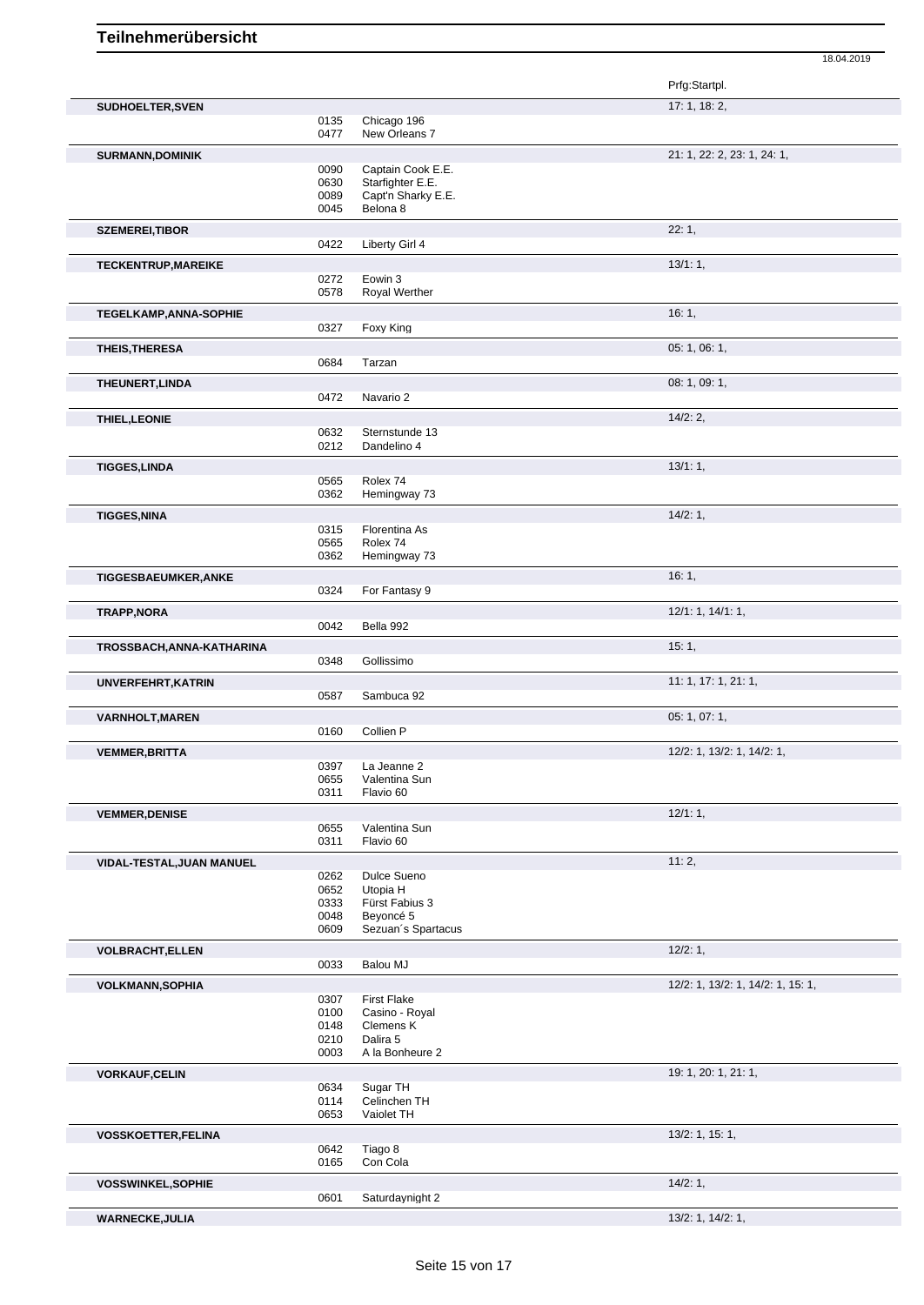|                             |              |                                   | Prfg:Startpl.                     |
|-----------------------------|--------------|-----------------------------------|-----------------------------------|
|                             | 0041         | Bella 1034                        |                                   |
| <b>WEBER, PAULA</b>         |              |                                   | 04:1,                             |
|                             | 0693         | Ina                               |                                   |
| <b>WEIGELT, VERENA</b>      |              |                                   | 06: 1, 12/1: 1, 13/1: 1, 14/1: 1, |
|                             | 0540         | Raikkönen                         |                                   |
|                             | 0233<br>0331 | Desperado Deluxe<br>Fritz Power H |                                   |
|                             |              |                                   |                                   |
| <b>WEISS, SOPHIA</b>        | 0667         | Von Dutch Boy                     | 10: 1, 14/2: 1,                   |
|                             | 0203         | D'Amontillado                     |                                   |
| <b>WEITKAMP, KRISTINA</b>   |              |                                   | 11:1,                             |
|                             | 0266         | Duvnjak                           |                                   |
|                             |              |                                   | 12/1:1,                           |
| <b>WELP,LARA</b>            | 0291         | Festina 14                        |                                   |
|                             | 0567         | Ronald 64                         |                                   |
| <b>WEMHOENER, HOLGER</b>    |              |                                   | 17:1,                             |
|                             | 0399         | La Vie Est Belle                  |                                   |
| <b>WENNEMAR, BIRGIT</b>     |              |                                   | 11:1, 16:1,                       |
|                             | 0245         | Doha 3                            |                                   |
|                             | 0030         | Balina 12                         |                                   |
| <b>WENNEMAR, NIKLAS</b>     |              |                                   | 07:1,                             |
|                             | 0346         | Gloria 562                        |                                   |
| <b>WERNER, ANABELL</b>      |              |                                   | 12/1:1,                           |
|                             | 0382         | Jupiter's Fiasco                  |                                   |
| <b>WESCH, DANJA</b>         |              |                                   | 18:1,                             |
|                             | 0468         | Najoomi                           |                                   |
| <b>WESSEL, YANA</b>         |              |                                   | 12/2: 1, 14/2: 1,                 |
|                             | 0019         | Aragon H                          |                                   |
|                             | 0029         | Baldovino                         |                                   |
| <b>WESTBELD, KRISTIN</b>    |              |                                   | 02: 1, 03: 1, 07: 1,              |
|                             | 0246         | Dolittle WP                       |                                   |
|                             |              |                                   | 12/1:1,                           |
| <b>WESTERNSTROEER,LAURA</b> | 0469         | Naomi 439                         |                                   |
|                             |              |                                   | 08:1,                             |
| <b>WESTHUES,CARINA</b>      | 0710         | First Fiola                       |                                   |
| <b>WESTHUS, MAYA</b>        |              |                                   | 15:1,                             |
|                             | 0244         | Djuke 19                          |                                   |
|                             |              |                                   | 20: 1, 21: 1,                     |
| <b>WESTLINNING, ANDREAS</b> | 0177         | Cor Dano                          |                                   |
|                             |              |                                   |                                   |
| <b>WESTLINNING, ANDREAS</b> | 0045         | Belona 8                          | 21: 1, 22: 1,                     |
|                             |              |                                   |                                   |
| <b>WESTLINNING, MARKUS</b>  | 0334         | Fürst Figaro 7                    | 19:1,                             |
|                             |              |                                   |                                   |
| <b>WESTLINNING, SARAH</b>   | 0591         | San Piccola                       | 12/2: 1, 13/2: 1, 14/2: 1, 16: 1, |
|                             |              |                                   |                                   |
| <b>WIEDENHAUS, LENA</b>     |              |                                   | 12/1:1,                           |
|                             | 0416         | Laurentius B                      |                                   |
| <b>WIEDENHAUS, MARIE</b>    |              |                                   | 12/2: 1, 14/2: 1,                 |
|                             | 0040         | Belissima la Bonasse              |                                   |
| <b>WIEDEY, ELLEN</b>        |              |                                   | 03: 1, 05: 1,                     |
|                             | 0377         | Janosch 456                       |                                   |
| <b>WIEMKER, ANDRE</b>       |              |                                   | 09:1,                             |
|                             | 0421<br>0483 | Lewaldo 2<br>Nora 263             |                                   |
|                             | 0255         | Dreamboy 41                       |                                   |
|                             | 0643         | Tinker Bell 13                    |                                   |
|                             | 0283         | Fedelius S                        |                                   |
| <b>WIEMKER, ANNA</b>        |              |                                   | 08: 1, 12/1: 1, 24: 1,            |
|                             | 0421         | Lewaldo 2                         |                                   |
|                             | 0483         | Nora 263                          |                                   |
|                             | 0255<br>0643 | Dreamboy 41<br>Tinker Bell 13     |                                   |
|                             | 0283         | Fedelius S                        |                                   |
|                             |              |                                   | 22:2,                             |
| <b>WIESNER, CHANTAL</b>     | 0409         | Ländliche Latina                  |                                   |
|                             | 0049         | Bijou du Rouet 2                  |                                   |
|                             | 0277         | Esprit van de Eikenbos            |                                   |
| <b>WIETHOFF, SABRINA</b>    |              |                                   | 18: 1, 20: 1, 21: 1,              |